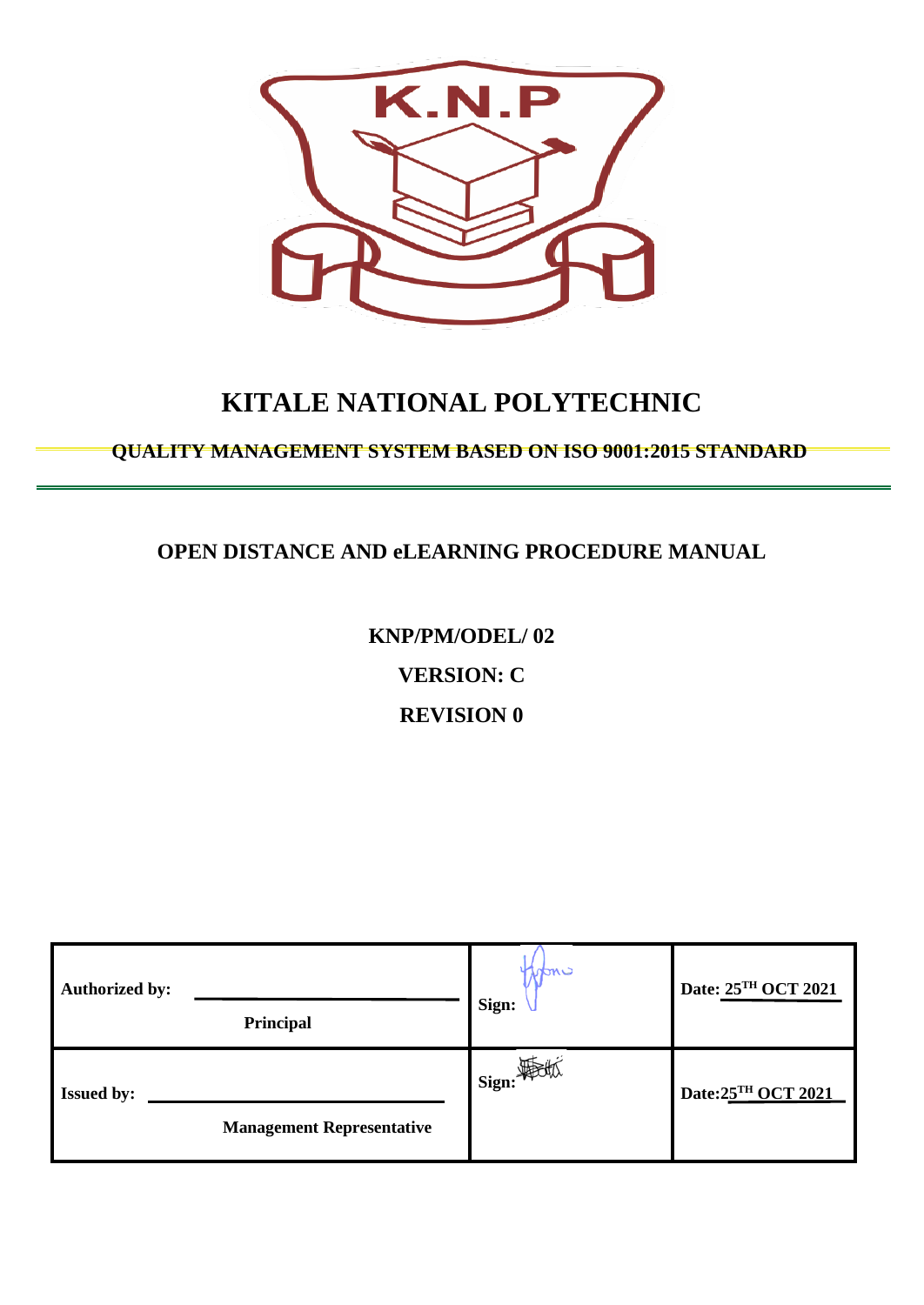

## **TABLEOF CONTENTS**

| <b>PROCEDURE NUMBER 2: PROCEDURE FOR TRAINING STUDENTS AND</b>  |
|-----------------------------------------------------------------|
| ACADEMIC STAFF ON THE USE OF THE LMS AND ALTERNATIVE ONLINE     |
|                                                                 |
| <b>PROCEDURE NUMBER 3: PROCEDURE FOR ADMINISTRATION OF</b>      |
| EXAMINATIONS 15                                                 |
| PROCEDURE NUMBER 4: PROCEDURE FOR MONITORING AND EVALUATION OF  |
|                                                                 |
| <b>PROCEDURE NUMBER 5: PROCEDURE FOR PROVIDING TEACHING AND</b> |
|                                                                 |
| PROCEDURE NUMBER 6: PROCEDURE FOR MAINTAINING AND UPGRADING OF  |
|                                                                 |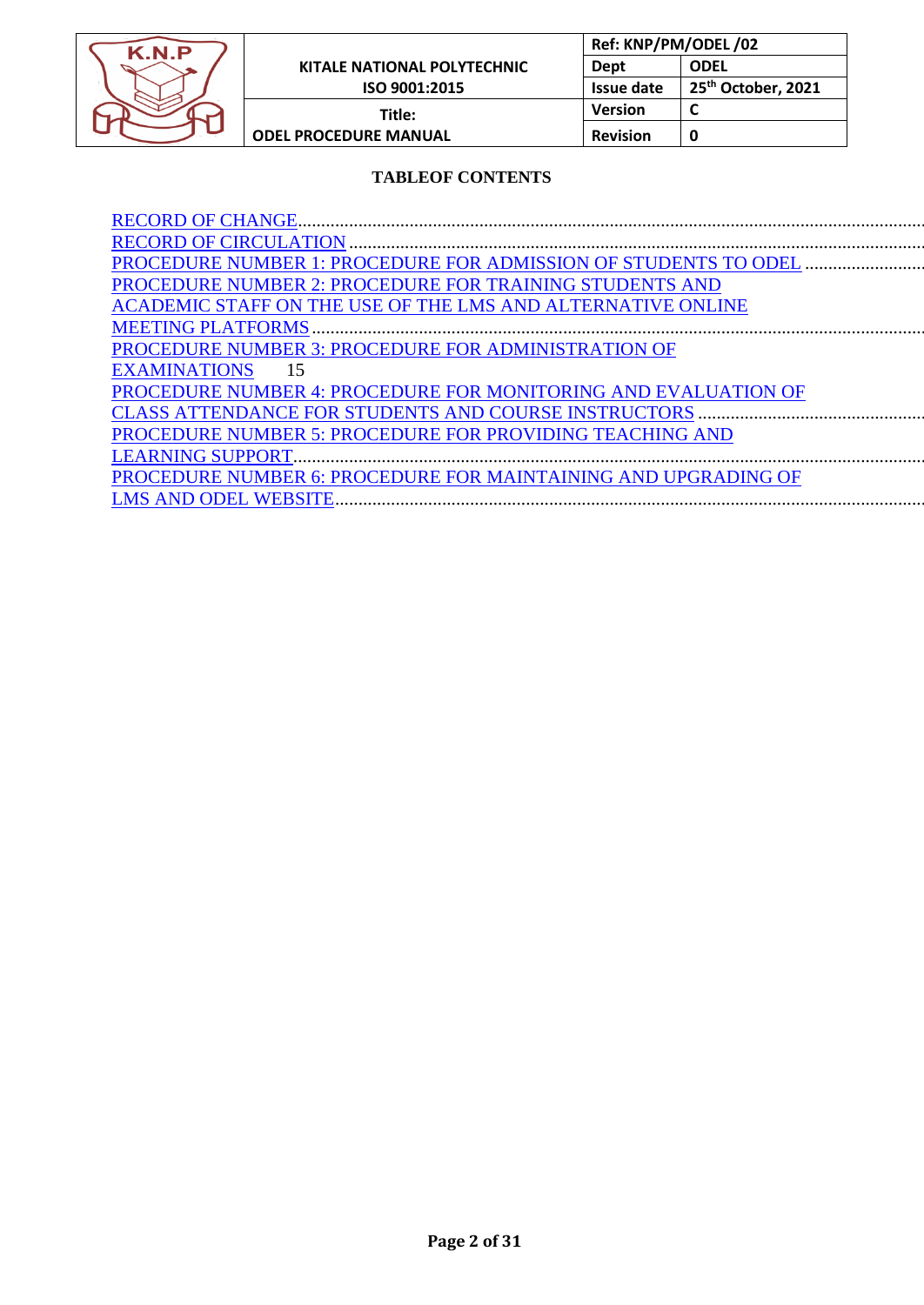

| Р |                              | Ref: KNP/PM/ODEL/02 |                      |
|---|------------------------------|---------------------|----------------------|
| ↘ | KITALE NATIONAL POLYTECHNIC  | Dept                | <b>ODEL</b>          |
|   | ISO 9001:2015                | <b>Issue date</b>   | $25th$ October, 2021 |
|   | Title:                       | <b>Version</b>      |                      |
|   | <b>ODEL PROCEDURE MANUAL</b> | <b>Revision</b>     |                      |

# <span id="page-2-0"></span>**RECORD OF CHANGE**

| No. | <b>DETAILS OF CHANGE</b> | <b>DATE</b> |
|-----|--------------------------|-------------|
|     |                          |             |
|     |                          |             |
|     |                          |             |
|     |                          |             |
|     |                          |             |
|     |                          |             |
|     |                          |             |
|     |                          |             |
|     |                          |             |
|     |                          |             |
|     |                          |             |
|     |                          |             |
|     |                          |             |
|     |                          |             |
|     |                          |             |
|     |                          |             |
|     |                          |             |
|     |                          |             |
|     |                          |             |
|     |                          |             |
|     |                          |             |
|     |                          |             |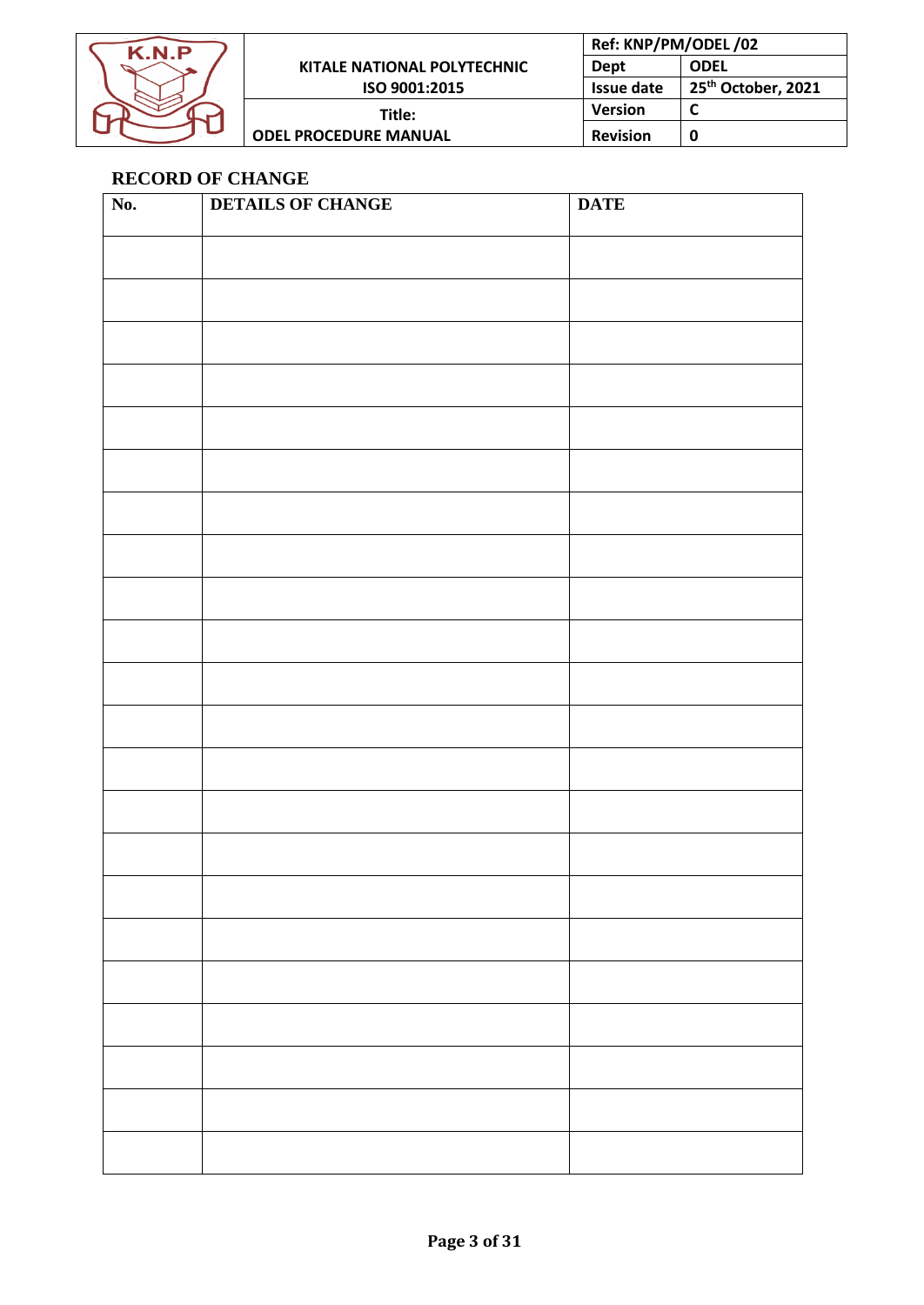

|                       |                              |                 | Ref: KNP/PM/ODEL/02            |  |
|-----------------------|------------------------------|-----------------|--------------------------------|--|
| $\blacktriangleright$ | KITALE NATIONAL POLYTECHNIC  | Dept            | <b>ODEL</b>                    |  |
|                       | ISO 9001:2015                | Issue date      | 25 <sup>th</sup> October, 2021 |  |
|                       | Title:                       | <b>Version</b>  |                                |  |
|                       | <b>ODEL PROCEDURE MANUAL</b> | <b>Revision</b> |                                |  |

# <span id="page-3-0"></span>**RECORD OF CIRCULATION**

| <b>NAME</b>                                  | COPY NO.         |
|----------------------------------------------|------------------|
| Principal                                    | 1.               |
| Deputy Principal Administration              | 2.               |
| Deputy Principal Academics                   | 3.               |
| <b>Registrar Admissions</b>                  | 4.               |
| Registrar Administration                     | $\overline{5}$ . |
| Dean of students                             | 6.               |
| Management representative                    | 7.               |
| <b>HOD</b> Agriculture                       | 8.               |
| HOD Building and civil engineering           | 9.               |
| <b>HOD</b> Business                          | 10.              |
| <b>HOD</b> Electrical /electronic            | 11.              |
| HOD Institutional Management and Hospitality | 12.              |
| HOD ICT Academic                             | 13.              |
| <b>HOD</b> Liberal studies                   | 14.              |
| <b>HOD Applied Sciences</b>                  | 15.              |
| <b>HOD Mechanical Engineering</b>            | 16.              |
| <b>Examinations Officer</b>                  | 17.              |
| <b>Finance Officer</b>                       | 18.              |
| Procurement Officer                          | 19.              |
| <b>HOD Guidance and Counseling</b>           | 20.              |
| <b>HOD Library</b>                           | 21.              |
| <b>Industrial Liaison Officer</b>            | 22.              |
| PC Coordinator                               | 23.              |
| <b>Sports Officer</b>                        | 24.              |
| Maintenance Officer                          | 25.              |
| <b>Career Services</b>                       | 26.              |
| External partnerships                        | 27.              |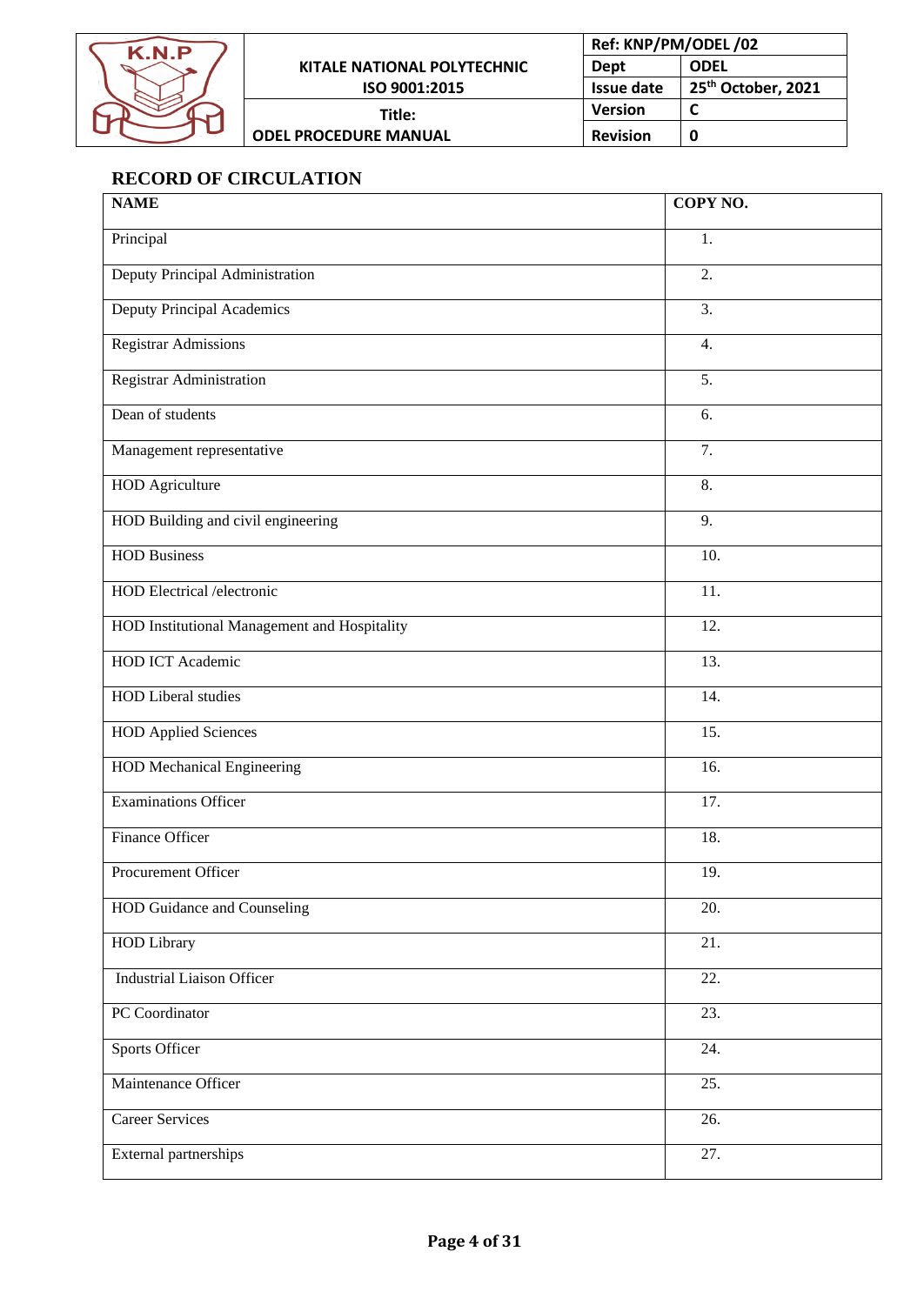| (N P |                              | Ref: KNP/PM/ODEL/02 |                      |
|------|------------------------------|---------------------|----------------------|
|      | KITALE NATIONAL POLYTECHNIC  | Dept                | <b>ODEL</b>          |
|      | ISO 9001:2015                | Issue date          | $25th$ October, 2021 |
|      | Title:                       | <b>Version</b>      |                      |
|      | <b>ODEL PROCEDURE MANUAL</b> | <b>Revision</b>     |                      |

 $\overline{\phantom{a}}$ 

| <b>Curriculum Development</b> | 28. |
|-------------------------------|-----|
| Security                      | 29. |
| ODEL                          | 30. |
| Internal Audit                | 31. |
| Driving School                | 32. |
| <b>Career Services</b>        | 33. |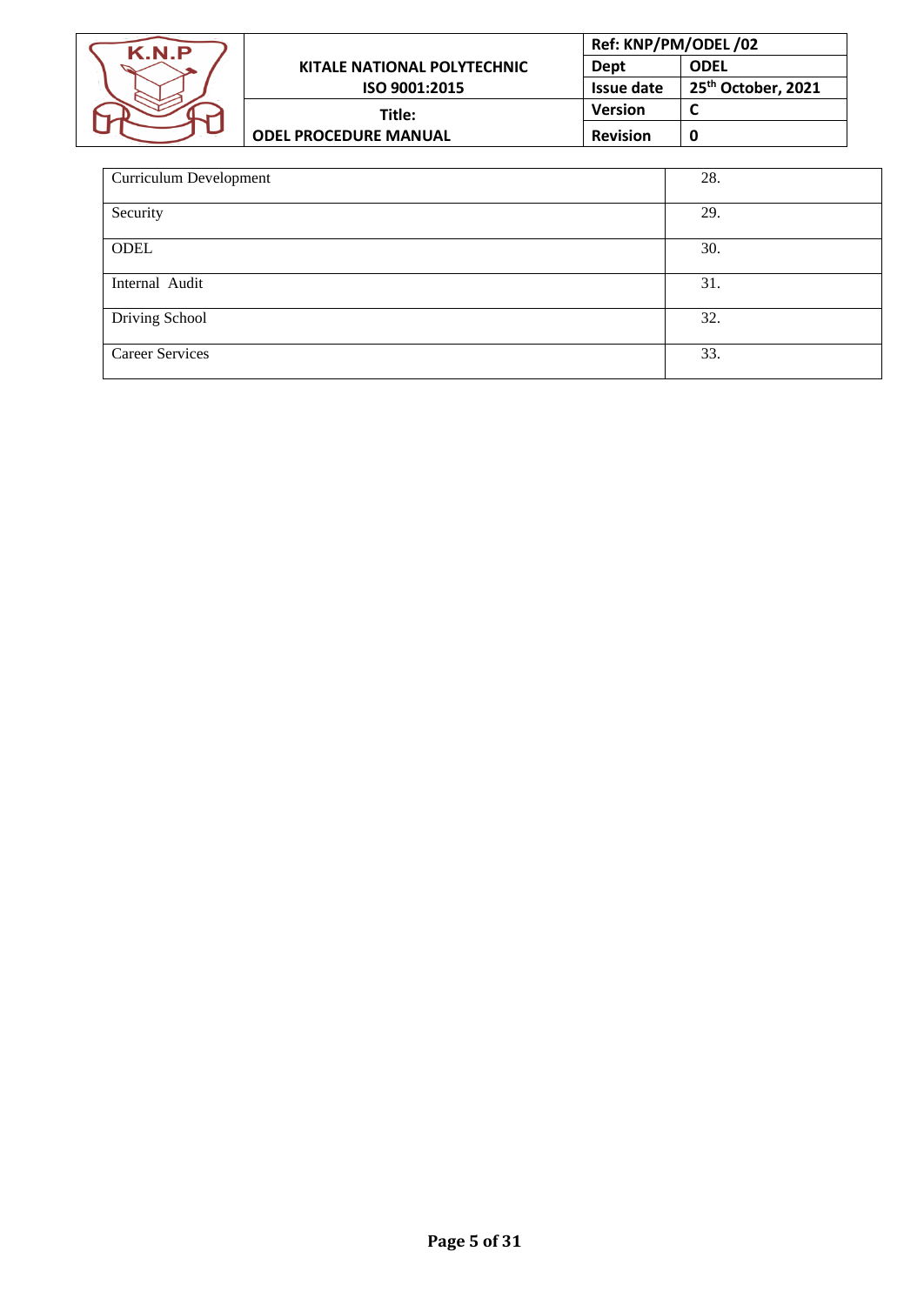

# <span id="page-5-0"></span>**PROCEDURE NUMBER 1: PROCEDURE FOR ADMISSION OF STUDENTS TO ODEL**

# **1.0 GENERAL INFORMATION**

# **1.1 PURPOSE**

This procedure is intended to ensure efficiency, effectiveness, consistency and timeliness in the admission of prospective students into the Open Distance and eLearning directorate.

# **1.2 SCOPE**

This procedure covers admission of prospective ODeL specific students within KNP

# **1.3 REFERENCES**

- 1.3.1 Polytechnic order
- 1.3.2 Strategic plan
- 1.3.3 ODeL Policy
- 1.3.4 Other relevant Policies
- 1.3.5 KNP Admissions Policy

# **1.4 TERMS AND DEFINITIONS**

- 1.4.1 LMS- Learning Management system
- 1.4.2 ODeL- Open Distance and eLearning
- 1.4.3 KNP Kitale National Polytechnic
- 1.4.4 MOODLE- Modular Object-Oriented Dynamic Learning Environment
- 1.4.5 HOD- Head of Department
- 1.4.6 TC Technical Committee

# **1.5 PRINCIPAL RESPONSIBILITY**

The Deputy Principal Academic shall ensure this procedure is adhered to

- 1.6.1 Registrar Admissions for intake advertisement, student admission, generation of student admission/ rejection letters.
- 1.6.2 All HODs, staff implementing the ODEL
- 1.6.3 Trainees using the ODEL as mode of training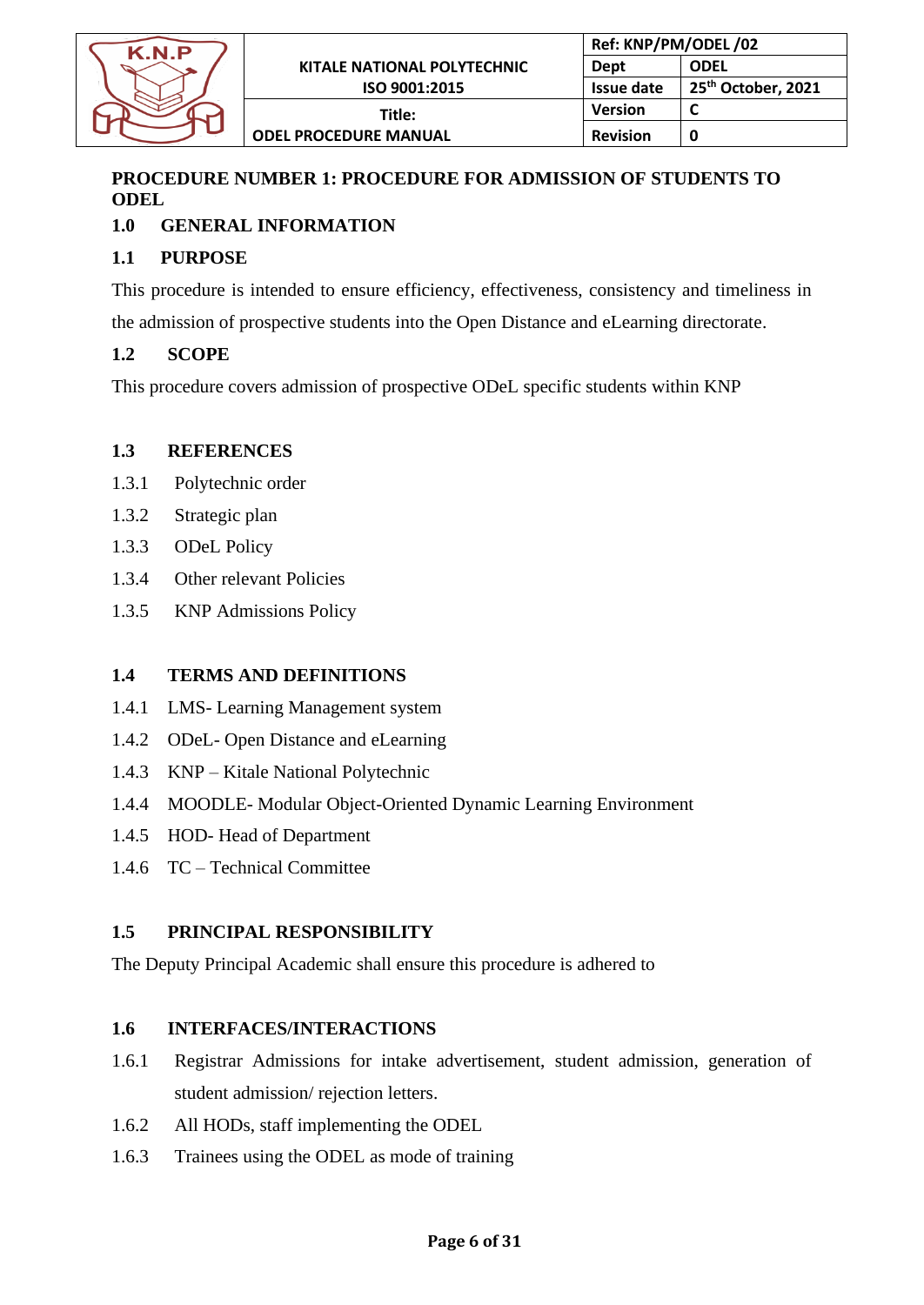

# **1.7 PERFORMANCE TARGET and indicator**

The performance shall be measured through the overall performance of the Department basing on

| <b>PERFORMANCE</b>        | <b>Performance Indicator</b>    | <b>MONITORING</b><br><b>AND</b> |
|---------------------------|---------------------------------|---------------------------------|
| <b>TARGET</b>             |                                 | <b>MEASUREMENT</b>              |
| An efficient student      | Number of students admitted     | PC goal for student enrollment  |
| admission process         | successfully                    |                                 |
| Timely loading of content | Number of online content        |                                 |
| and frequent updating     | uploaded<br>within<br>specified |                                 |
|                           | period                          |                                 |
| Fully functional LMS and  | Performance of LMS<br>and       | As per goal set                 |
| website                   | website                         |                                 |
| Supported students and    | Number of issues solved         | As per goal set                 |
| lecturers                 |                                 |                                 |
| High class attendance     | Percentage of student<br>and    | As per goal set                 |
|                           | class<br>instructor<br>course   |                                 |
|                           | attendance                      |                                 |

## **1.8 RESOURCES**

- a) ODeL Admission System
- b) Personnel
- c) Equipment
- d) Stationery
- e) ODeL Training manual
- f) ODeL Student handbook
- g) ODeL staff manual
- h) ODeL staff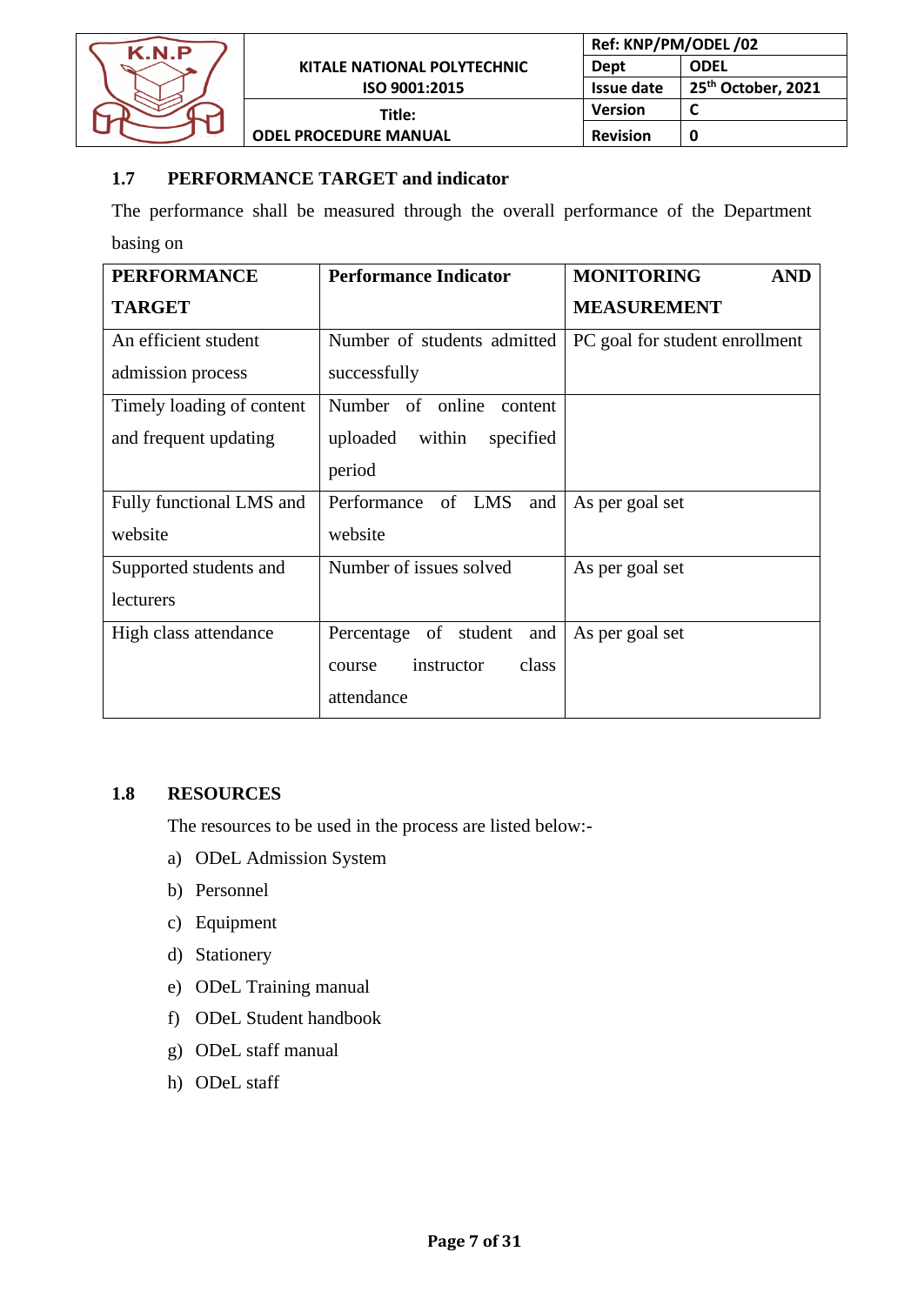

# **1.9 INPUTS AND OUTPUTS (these are requirements, consumables)**

| <b>INPUTS</b>                             | <b>OUTPUTS</b> (expected outcomes)   |  |
|-------------------------------------------|--------------------------------------|--|
| <b>Registration</b>                       |                                      |  |
| Prospective students                      | <b>Admitted students</b>             |  |
| Digital Application form                  |                                      |  |
| <b>Orientation</b>                        |                                      |  |
| Academic staff                            | Trained students and academic staff  |  |
| Support staff                             |                                      |  |
| <b>Content creation</b>                   |                                      |  |
| <b>Course Content</b>                     | Fully developed and uploaded courses |  |
|                                           | on the LMS                           |  |
| <b>Training</b>                           |                                      |  |
| <b>Students</b>                           | Trained students and academic staff  |  |
| Academic staff                            |                                      |  |
| <b>Examination</b>                        |                                      |  |
| Examination schedule                      | Student performance report           |  |
| <b>Students</b>                           |                                      |  |
| Staff                                     |                                      |  |
| LMS exam module                           |                                      |  |
| <b>Monitoring and evaluation</b>          |                                      |  |
| Monitoring and Evaluation forms           |                                      |  |
| Reports                                   |                                      |  |
| <b>Support</b>                            |                                      |  |
| Filled support request forms              | Supported students and lecturers     |  |
| Support provision report                  | Number of issues solved              |  |
| Maintaining and upgrading of LMS and ODEL |                                      |  |
| website                                   |                                      |  |
| Filled LMS update request forms           | Updated website                      |  |
| Maintenance schedule                      | Fully functional LMS and Website     |  |
| <b>Students and Staff</b>                 |                                      |  |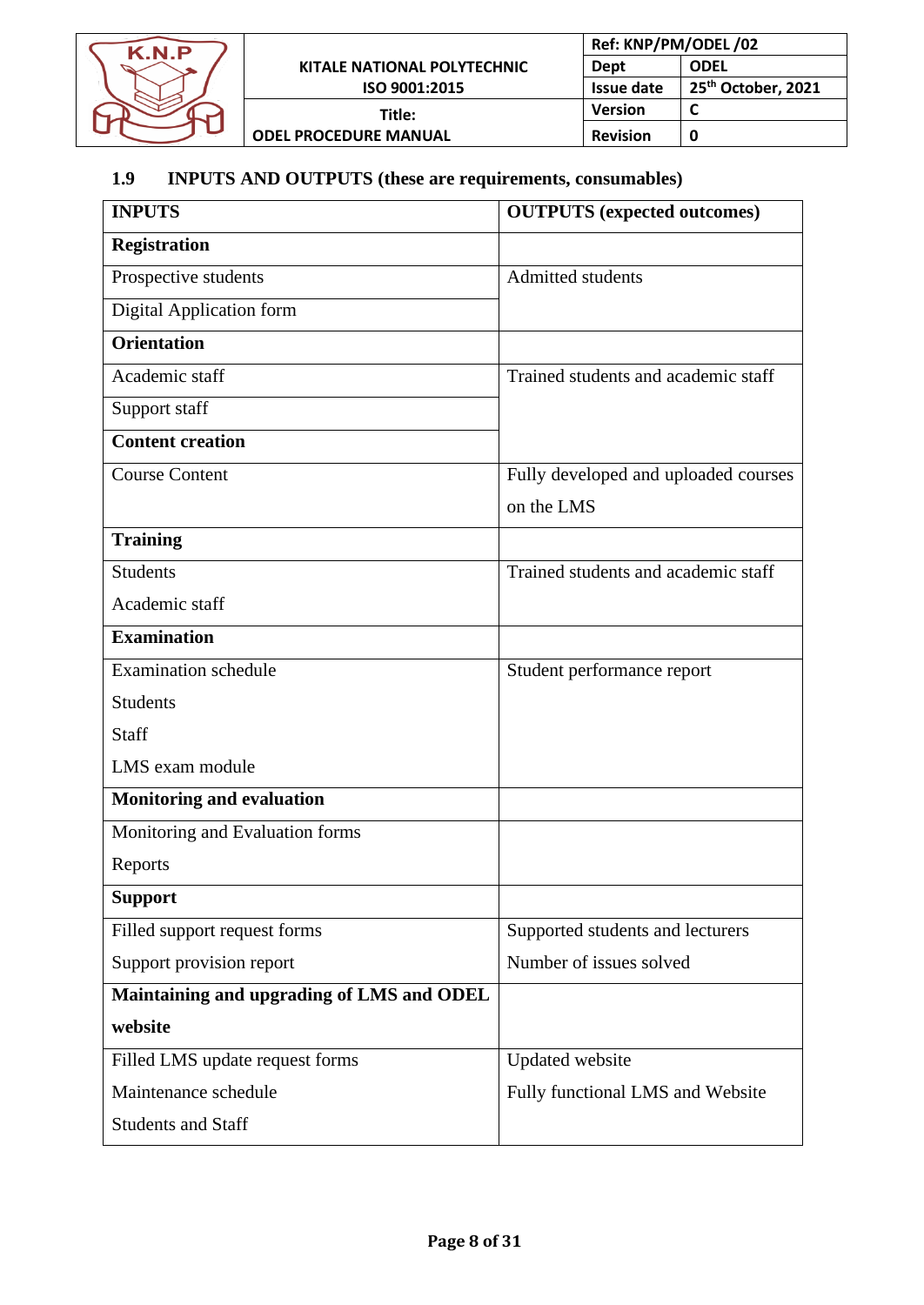

# **2.0 METHOD**

# **2.1 STUDENT REGISTRATION TO ODEL PLATFORMS**

2.1.1 The process shall start by ODEL coordinator receiving the final list of admitted students from Registrar Admissions.

2.1.2 The lists shall be uploaded on the KNP LMS platform

## **2.1.2 New students**

2.1.2.1 The process shall begin with the coordinator ODeL verifying and approving the list of admitted, oriented, fully ODeL students.

2.1.2.2 The coordinator ODeL will there after proceed to forward the approved list to the Technical Support Officer ODeL who will proceed to upload students to the LMS.

2.1.2.3 Once all students have been registered and their accounts are ready for access, the Technical Support Officer ODeL shall proceed to write a communication to students to have them verify log in credential at departmental level

## **2.1.3. Continuing Students**

2.1.3.1 The coordinator ODeL shall request, through the HODs, the courses available to be taught in a blended format.

2.1.3.2 On receipt of the list, the coordinator ODeL shall proceed to share the approved list with the TC ODeL who will ensure registration of students to these courses is done on the KNP LMS.

2.1.3.3 Once all students have been registered and their accounts are ready for access, the TC ODeL shall proceed to write a report on completion to the Coordinator ODeL who shall verify, approve and file.

2.1.4 Classes are set up according to the workload and timetable as per curriculum implementation procedure no. 1

2.1.4 A communication shall be made to trainees and trainers are informing them to confirm log in credentials.

# **2.2 FOR STUDENT ORIENTATION ODEL**

2.2.1 ODeL committee shall prepare an orientation program (OP) which will be shared with the Dean of students for approval.

2.2.2 Upon receipt of the OP, the Dean shall provide approval and release it to the Registrar Academic for inclusion in the main student OP.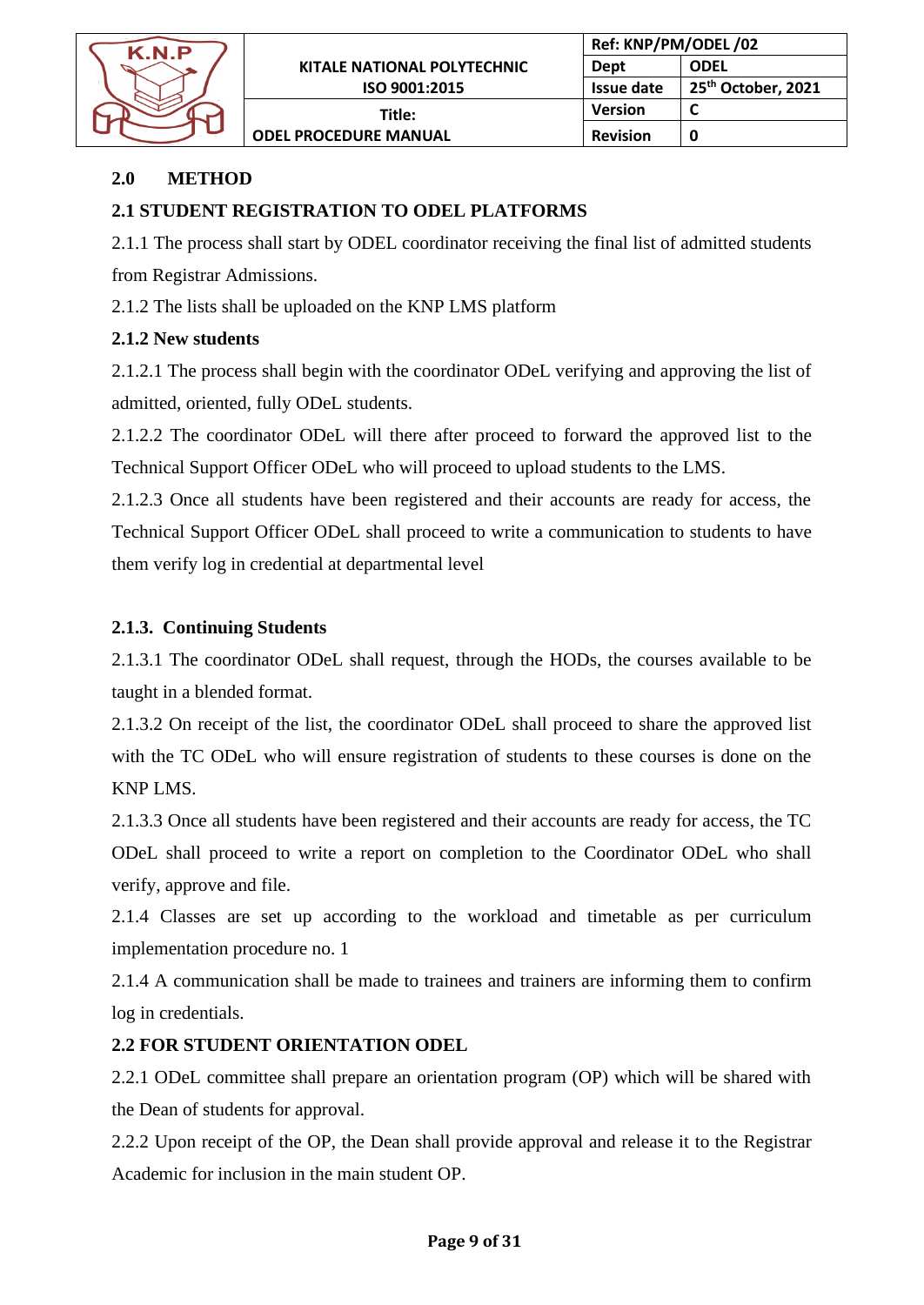

2.2.3 In the event that issues are raised concerning the ODeL OP, these issues shall be sent to the ODeL committee, addressed and sent back to the deputy academics for action

2.2.4 During the orientation, the coordinator ODeL shall ensure that the ODeL OP is implemented.

2.2.5 The coordinator ODeL shall ensure that student attendance is registered and the activity marked as complete.

# **2.3 CONTENT CREATION**

2.3.1 The process shall start with the coordinator ODeL requesting HOD's to provide a list of academic members of staff and courses whose content should be created and allocated on the LMS as per the work loading for the term.

2.3.2 They will also request the HOD's to ask instructors to upload content onto the LMS

2.3.3 Once the material has been uploaded, the Curriculum and Content specialist will review material for adherence to the ODeL content learnability standards and provide a report to the HODs and coordinator ODeL.

2.3.4 On receipt of the content learnability report, the coordinator ODeL shall approve all course content uploaded to the LMS within 1 week and share the report with the ODeL for presentation and filing. In the event that some of the course content does not meet the ODeL standards, the coordinator ODeL shall write back within 5 days to the affected trainers through the HOD's requesting for content review by trainers.

# **3.0 LIST OF DOCUMENTED INFORMATION TO BE RETAINED AS EVIDENCE**

- 3.1 ODeL orientation program
- 3.2 Evidence of meeting
- 3.3 Evidence of communication
- 3.4 Prospective students
- 3.5 Digital Application form
- 3.6 Training attendance list
- 3.7 Training Schedule
- 3.8 Training report Orientation attendance list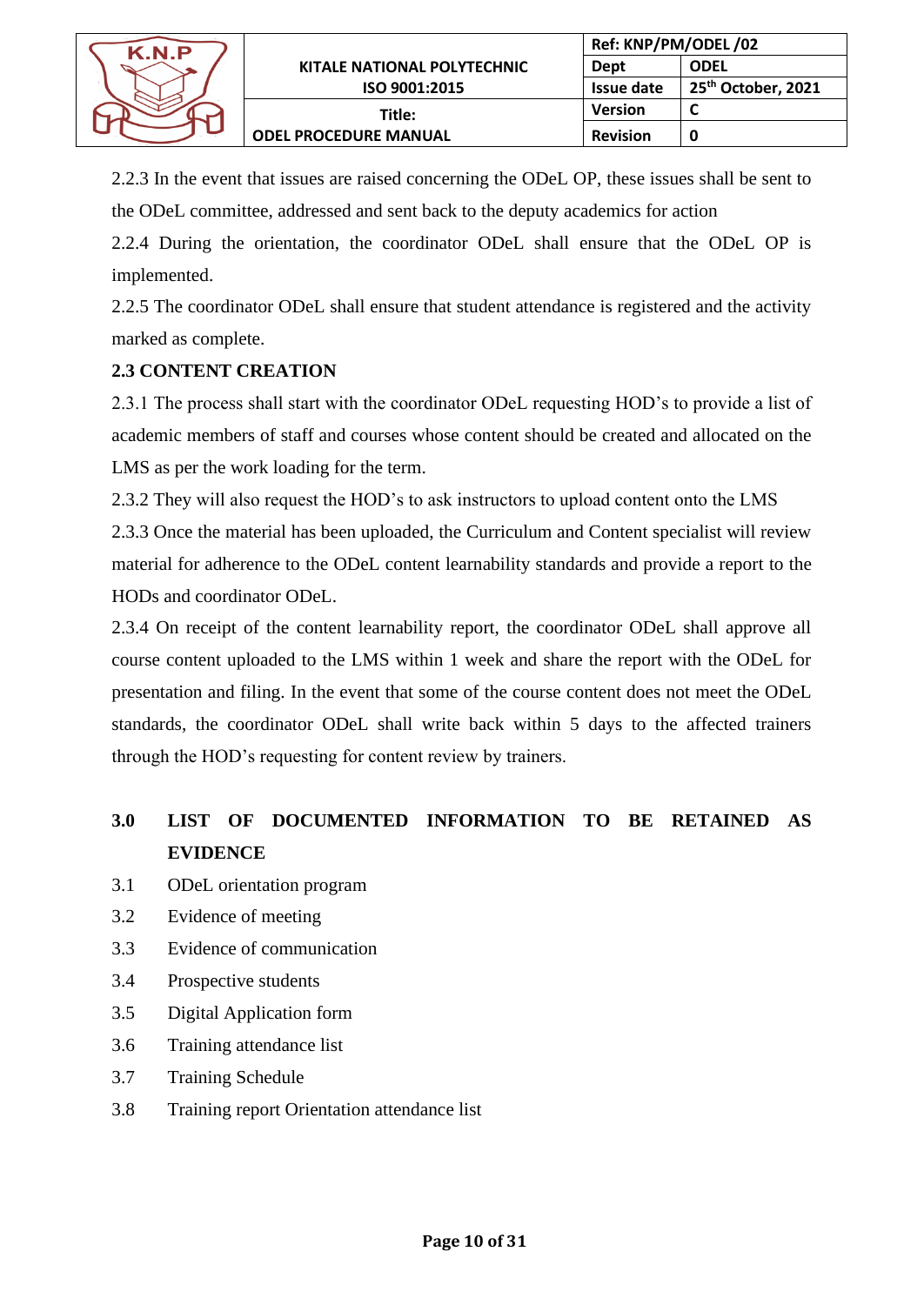

# <span id="page-10-0"></span>**PROCEDURE NUMBER 2: PROCEDURE FOR TRAINING STUDENTS AND ACADEMIC STAFF ON THE USE OF THE LMS AND ALTERNATIVE ONLINE MEETING PLATFORMS**

- **1.0 GENERAL INFORMATION**
- **1.1 PURPOSE**

………………………………………………………………………………………………… ………………………………………………………………………………………………….

# **1.2 SCOPE**

………………………………………………………………………………………………… …………………………………………………………………………………………………

# **1.3 REFERENCES**

- 1.3.1 Polytechnic order
- 1.3.2 Strategic plan
- 1.3.3 ODeL Policy
- 1.3.4 Other relevant Policies
- 1.3.5 KNP Admissions Policy

# **1.4 TERMS AND DEFINITIONS**

- 1.4.1 LMS- Learning Management system
- 1.4.2 ODeL- Open Distance and eLearning
- 1.4.3 KNP Kitale National Polytechnic
- 1.4.4 MOODLE- Modular Object-Oriented Dynamic Learning Environment
- 1.4.5 HOD- Head of Department
- 1.4.6 TC Technical Committee

## **1.5 PRINCIPAL RESPONSIBILITY**

The Deputy Principal Academic shall ensure this procedure is adhered to

- 1.6.1 Registrar Admissions for intake advertisement, student admission, generation of student admission/ rejection letters.
- 1.6.2 All HODs, staff implementing the ODEL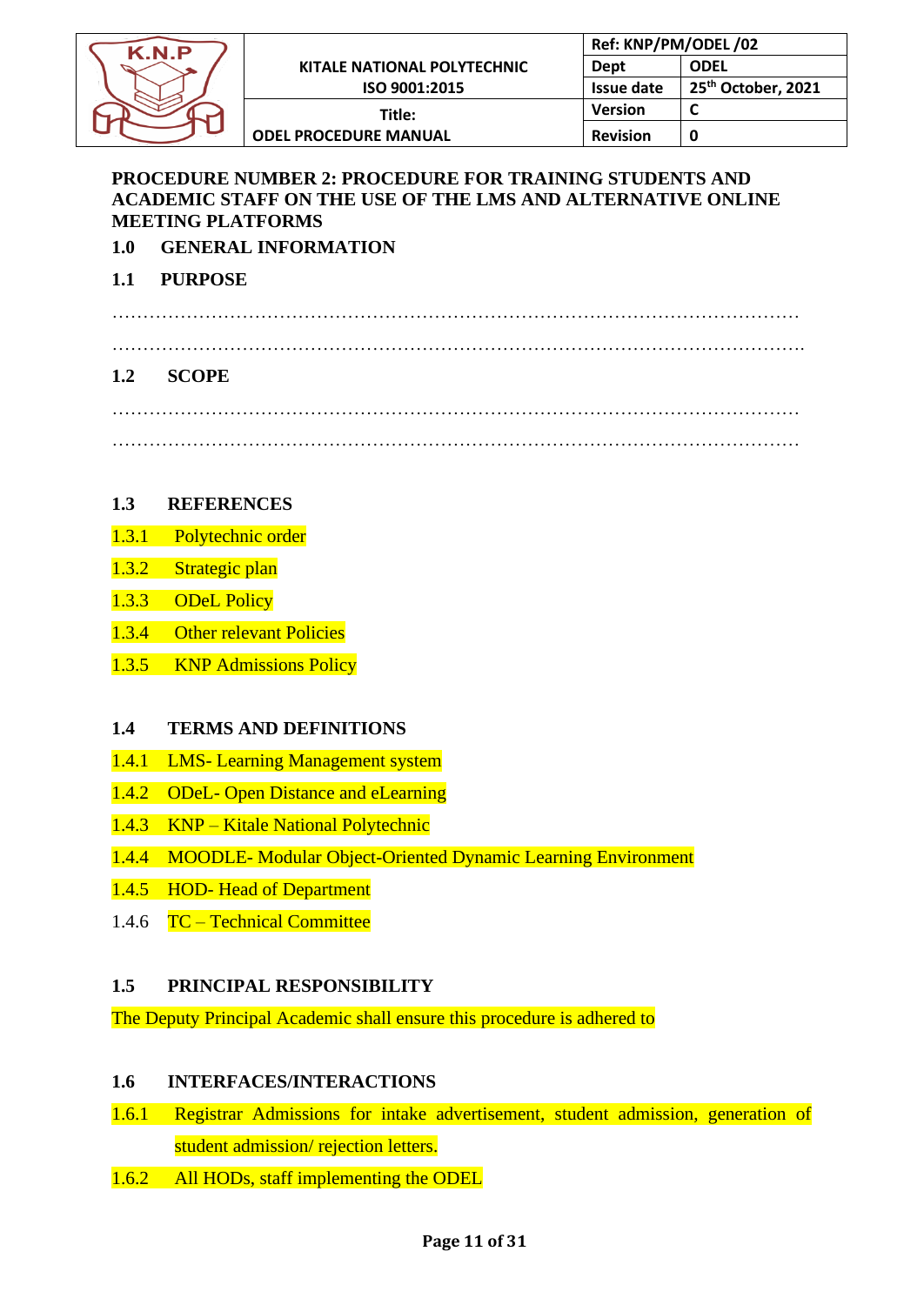

# 1.6.3 Trainees using the ODEL as mode of training

# **1.7 PERFORMANCE TARGET and indicator**

The performance shall be measured through the overall performance of the Department basing on

| <b>PERFORMANCE</b>               | <b>Performance Indicator</b>        | <b>MONITORING</b><br><b>AND</b>       |
|----------------------------------|-------------------------------------|---------------------------------------|
| <b>TARGET</b>                    |                                     | <b>MEASUREMENT</b>                    |
| An efficient student             | Number of students admitted         | <b>PC</b> goal for student enrollment |
| admission process                | successfully                        |                                       |
| <b>Timely loading of content</b> | Number of online<br>content         |                                       |
| and frequent updating            | specified<br>within<br>uploaded     |                                       |
|                                  | period                              |                                       |
| <b>Fully functional LMS and</b>  | <b>Performance</b><br>of LMS<br>and | As per goal set                       |
| website                          | website                             |                                       |
| <b>Supported students and</b>    | <b>Number of issues solved</b>      | As per goal set                       |
| lecturers                        |                                     |                                       |
| <b>High class attendance</b>     | Percentage of student<br>and        | As per goal set                       |
|                                  | instructor<br>class<br>course       |                                       |
|                                  | attendance                          |                                       |

## **1.8 RESOURCES**

- i) ODeL Admission System
- j) Personnel
- k) Equipment
- l) Stationery
- m) ODeL Training manual
- n) ODeL Student handbook
- o) ODeL staff manual
- p) ODeL staff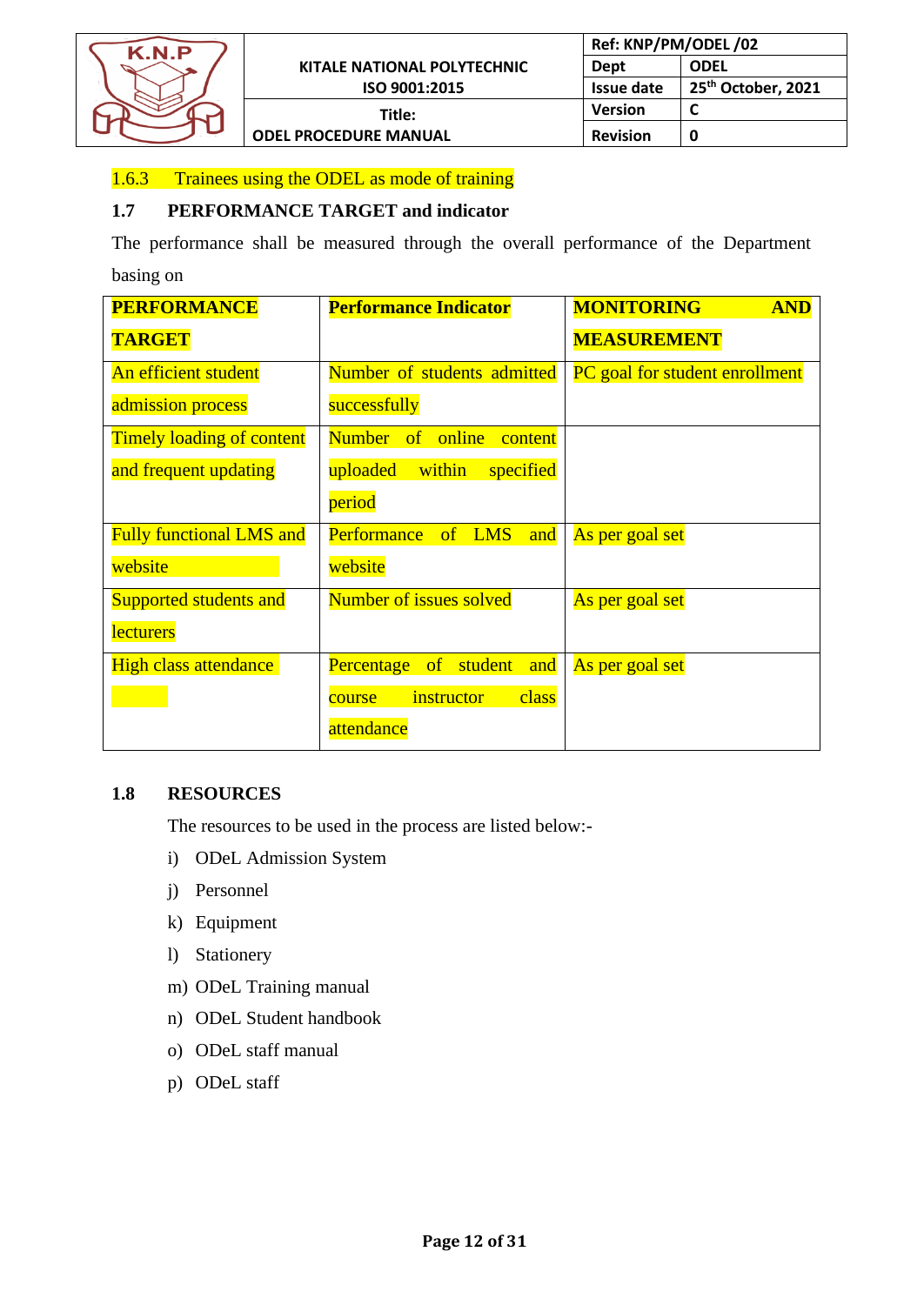

# **1.9 INPUTS AND OUTPUTS (these are requirements, consumables)**

| <b>INPUTS</b>                                    | <b>OUTPUTS (expected outcomes)</b>         |  |
|--------------------------------------------------|--------------------------------------------|--|
| <b>Registration</b>                              |                                            |  |
| <b>Prospective students</b>                      | <b>Admitted students</b>                   |  |
| <b>Digital Application form</b>                  |                                            |  |
| <b>Orientation</b>                               |                                            |  |
| <b>Academic staff</b>                            | <b>Trained students and academic staff</b> |  |
| <b>Support staff</b>                             |                                            |  |
| <b>Content creation</b>                          |                                            |  |
| <b>Course Content</b>                            | Fully developed and uploaded courses       |  |
|                                                  | on the LMS                                 |  |
| <b>Training</b>                                  |                                            |  |
| <b>Students</b>                                  | Trained students and academic staff        |  |
| <b>Academic staff</b>                            |                                            |  |
| <b>Examination</b>                               |                                            |  |
| <b>Examination schedule</b>                      | Student performance report                 |  |
| <b>Students</b>                                  |                                            |  |
| <b>Staff</b>                                     |                                            |  |
| <b>LMS</b> exam module                           |                                            |  |
| <b>Monitoring and evaluation</b>                 |                                            |  |
| <b>Monitoring and Evaluation forms</b>           |                                            |  |
| Reports                                          |                                            |  |
| <b>Support</b>                                   |                                            |  |
| <b>Filled support request forms</b>              | <b>Supported students and lecturers</b>    |  |
| <b>Support provision report</b>                  | Number of issues solved                    |  |
| <b>Maintaining and upgrading of LMS and ODEL</b> |                                            |  |
| website                                          |                                            |  |
| <b>Filled LMS update request forms</b>           | <b>Updated website</b>                     |  |
| Maintenance schedule                             | <b>Fully functional LMS and Website</b>    |  |
| <b>Students and Staff</b>                        |                                            |  |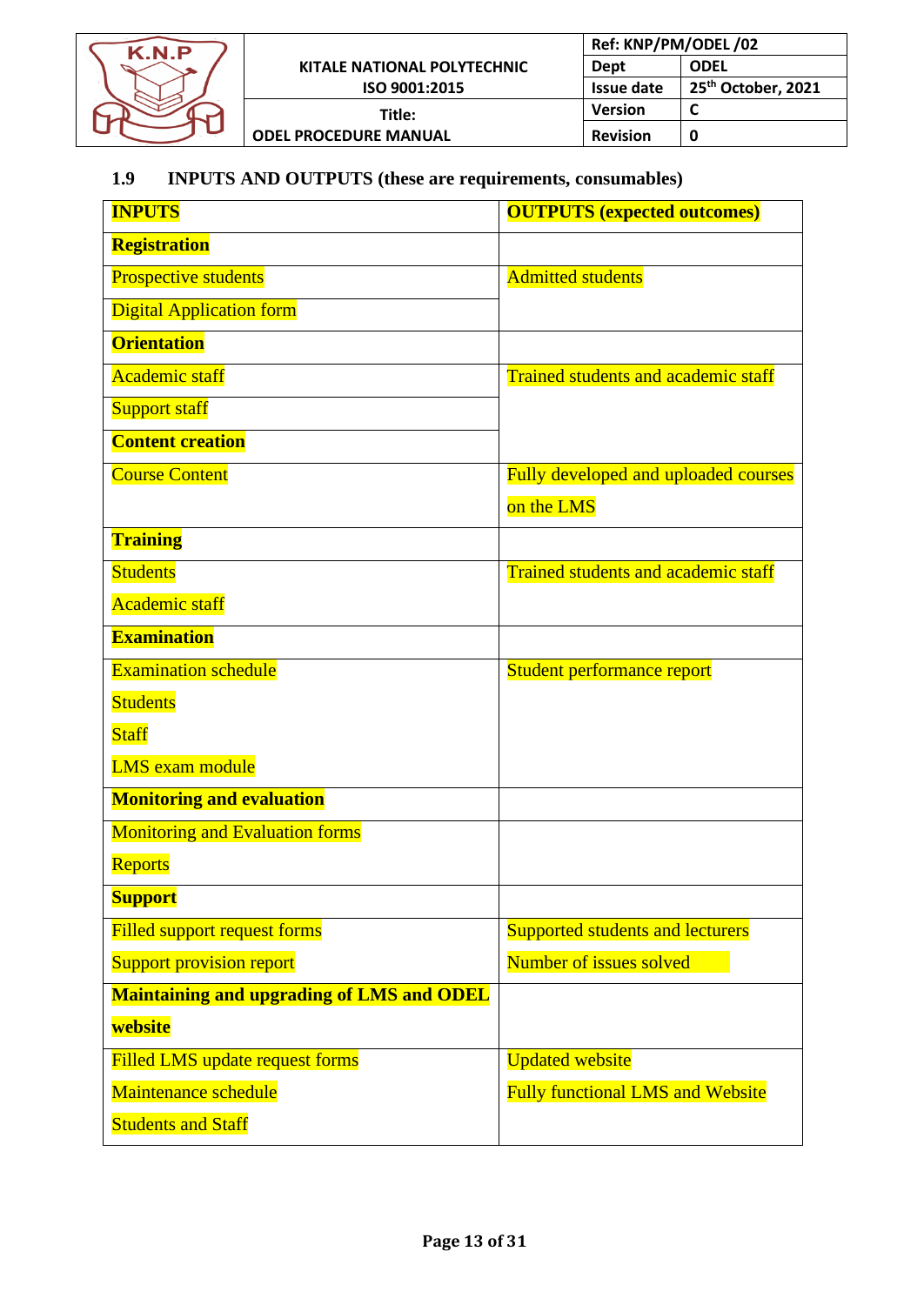

## **2.0 METHOD**

**As per procedure for curriculum implementation. Only departure is mode of training (Carry what is in the curriculum implementation and insert it here)**

- 2.1 The process shall start with the Coordinator ODeL verifying a training schedule for all students, both fully ODeL students and blended learning students. This timetable should be received from the Polytechnics timetabling committee.
- 2.2 In the case where changes need to be made, the curriculum implementations procedure 2.2.1 should be triggered.
- 2.3 The HODs shall ensure that the training takes place in accordance to the quality standards and that attendance is recorded.
- 2.4 Once the training has been completed, the coordinator ODeL shall compile and submit a report on the training exercise and submit the report to the HODs for filing.

# **3.0 LIST OF DOCUMENTED INFORMATION TO BE RETAINED AS EVIDENCE**

………………………………………………………………………………………… ………………………………………………………………………………………… …………………………………………………………………………………………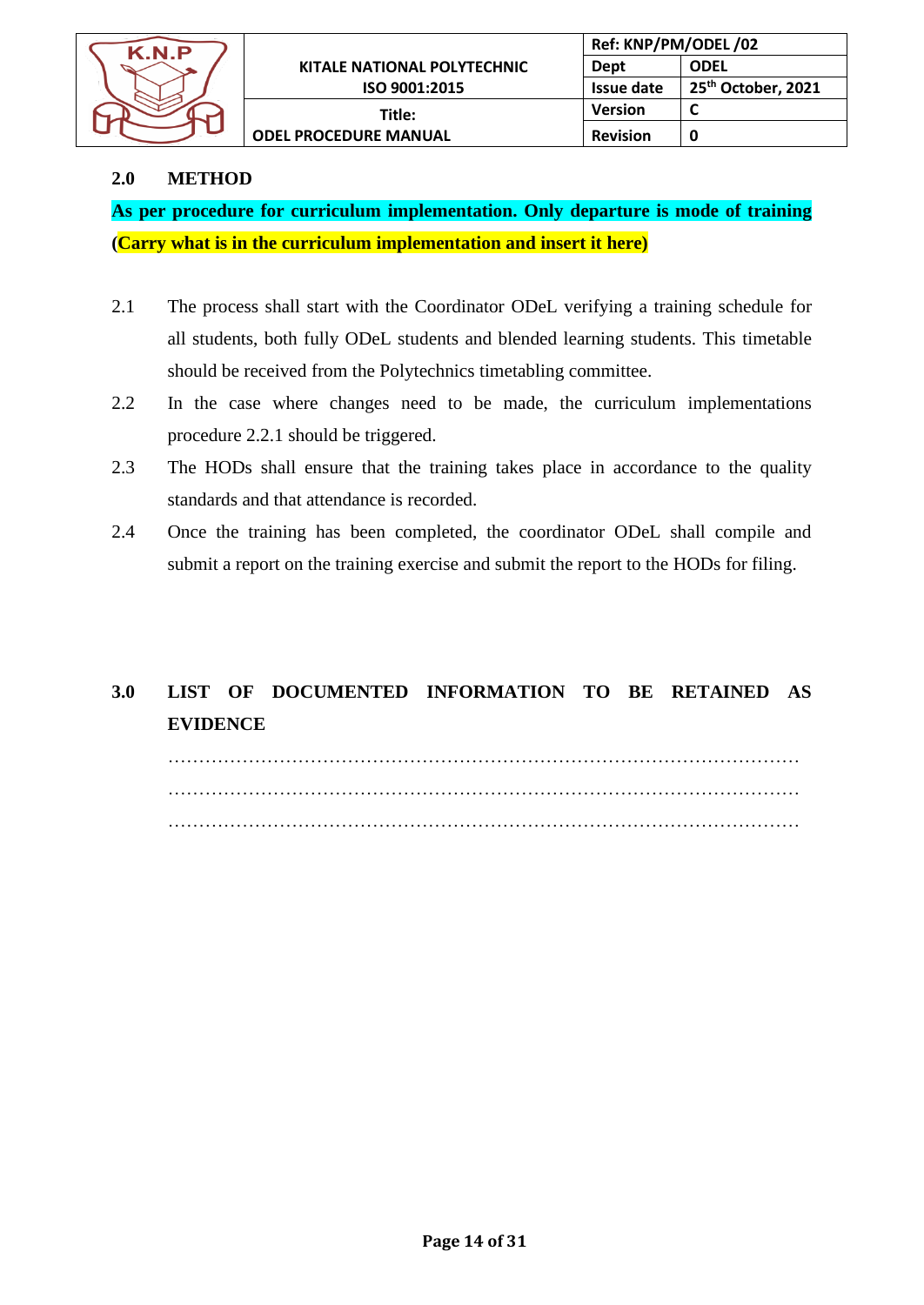

## <span id="page-14-0"></span>**PROCEDURE NUMBER 3: PROCEDURE FOR ADMINISTRATION OF EXAMINATIONS**

# **1.0 GENERAL INFORMATION**

# **1.1 PURPOSE**

………………………………………………………………………………………………… ………………………………………………………………………………………………….

# **1.2 SCOPE**

…………………………………………………………………………………………………

# **1.3 REFERENCES**

- 1.3.1 Polytechnic order
- 1.3.2 Strategic plan
- 1.3.3 ODeL Policy
- 1.3.4 Other relevant Policies
- 1.3.5 KNP Admissions Policy

# **1.4 TERMS AND DEFINITIONS**

- 1.4.1 LMS- Learning Management system
- 1.4.2 ODeL- Open Distance and eLearning
- 1.4.3 KNP Kitale National Polytechnic
- 1.4.4 MOODLE- Modular Object-Oriented Dynamic Learning Environment
- 1.4.5 HOD- Head of Department
- 1.4.6 TC Technical Committee

# **1.5 PRINCIPAL RESPONSIBILITY**

The Deputy Principal Academic shall ensure this procedure is adhered to

- 1.6.1 Registrar Admissions for intake advertisement, student admission, generation of student admission/rejection letters.
- 1.6.2 All HODs, staff implementing the ODEL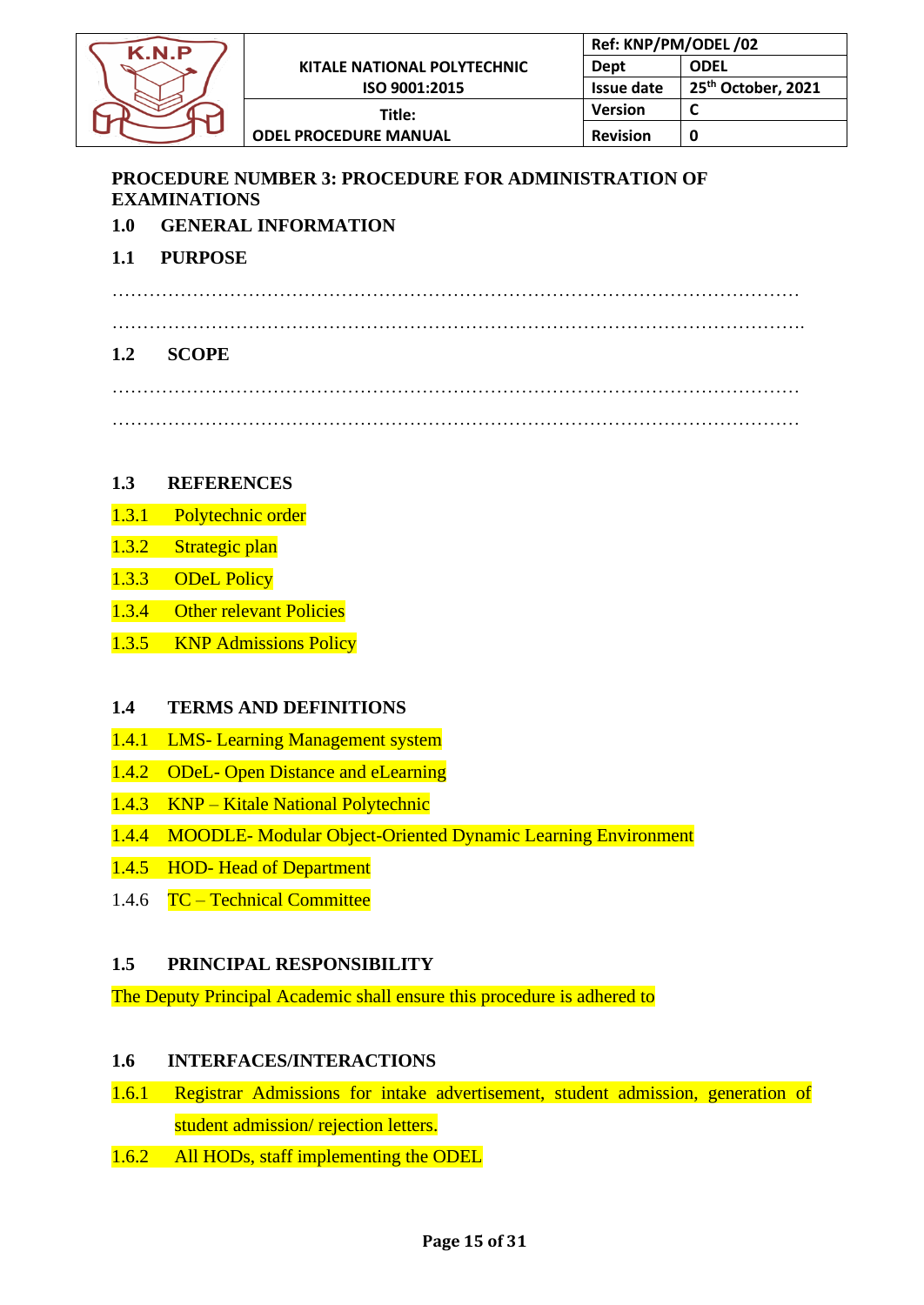

# 1.6.3 Trainees using the ODEL as mode of training

# **1.7 PERFORMANCE TARGET and indicator**

The performance shall be measured through the overall performance of the Department basing on

| <b>PERFORMANCE</b>               | <b>Performance Indicator</b>        | <b>MONITORING</b><br><b>AND</b>       |
|----------------------------------|-------------------------------------|---------------------------------------|
| <b>TARGET</b>                    |                                     | <b>MEASUREMENT</b>                    |
| An efficient student             | Number of students admitted         | <b>PC</b> goal for student enrollment |
| admission process                | successfully                        |                                       |
| <b>Timely loading of content</b> | Number of online<br>content         |                                       |
| and frequent updating            | within<br>specified<br>uploaded     |                                       |
|                                  | period                              |                                       |
| <b>Fully functional LMS and</b>  | <b>Performance</b><br>of LMS<br>and | As per goal set                       |
| website                          | website                             |                                       |
| <b>Supported students and</b>    | <b>Number of issues solved</b>      | As per goal set                       |
| lecturers                        |                                     |                                       |
| <b>High class attendance</b>     | Percentage of student<br>and        | As per goal set                       |
|                                  | instructor<br>class<br>course       |                                       |
|                                  | attendance                          |                                       |

## **1.8 RESOURCES**

- a) ODeL Admission System
- b) Personnel
- c) Equipment
- d) Stationery
- e) ODeL Training manual
- f) ODeL Student handbook
- g) ODeL staff manual
- h) ODeL staff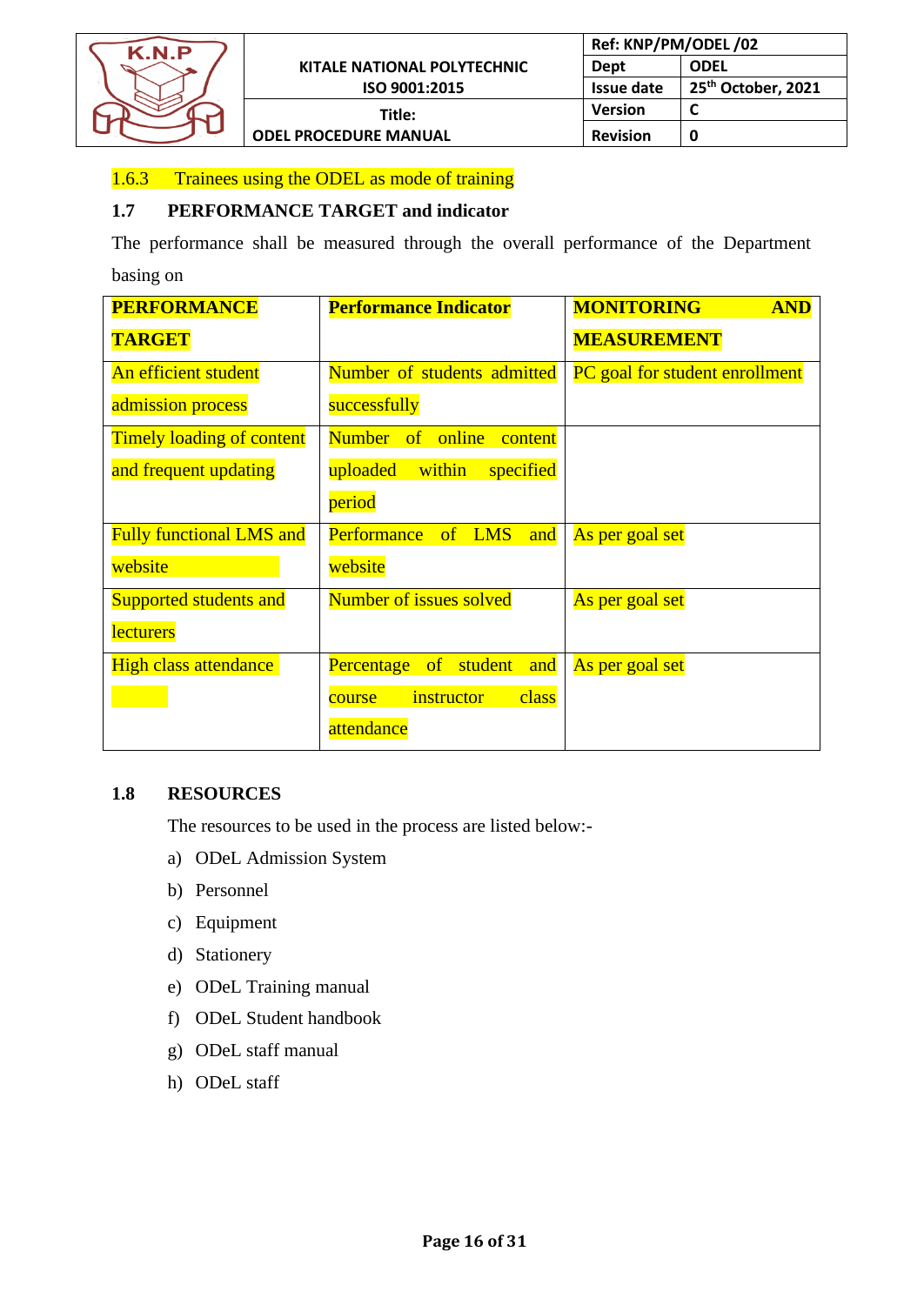

| .P |                              | Ref: KNP/PM/ODEL/02 |                                |
|----|------------------------------|---------------------|--------------------------------|
|    | KITALE NATIONAL POLYTECHNIC  | Dept                | <b>ODEL</b>                    |
|    | ISO 9001:2015                | Issue date          | 25 <sup>th</sup> October, 2021 |
|    | Title:                       | <b>Version</b>      |                                |
|    | <b>ODEL PROCEDURE MANUAL</b> | <b>Revision</b>     |                                |

# **1.9 INPUTS AND OUTPUTS**

| <b>INPUTS</b>                                    | <b>OUTPUTS (expected outcomes)</b>         |
|--------------------------------------------------|--------------------------------------------|
| <b>Registration</b>                              |                                            |
| Prospective students                             | <b>Admitted students</b>                   |
| <b>Digital Application form</b>                  |                                            |
| <b>Orientation</b>                               |                                            |
| <b>Academic staff</b>                            | <b>Trained students and academic staff</b> |
| <b>Support staff</b>                             |                                            |
| <b>Content creation</b>                          |                                            |
| <b>Course Content</b>                            | Fully developed and uploaded courses       |
|                                                  | on the LMS                                 |
| <b>Training</b>                                  |                                            |
| <b>Students</b>                                  | Trained students and academic staff        |
| <b>Academic staff</b>                            |                                            |
| <b>Examination</b>                               |                                            |
| <b>Examination schedule</b>                      | Student performance report                 |
| <b>Students</b>                                  |                                            |
| <b>Staff</b>                                     |                                            |
| <b>LMS</b> exam module                           |                                            |
| <b>Monitoring and evaluation</b>                 |                                            |
| <b>Monitoring and Evaluation forms</b>           |                                            |
| Reports                                          |                                            |
| <b>Support</b>                                   |                                            |
| <b>Filled support request forms</b>              | <b>Supported students and lecturers</b>    |
| <b>Support provision report</b>                  | Number of issues solved                    |
| <b>Maintaining and upgrading of LMS and ODEL</b> |                                            |
| website                                          |                                            |
| <b>Filled LMS update request forms</b>           | <b>Updated website</b>                     |
| Maintenance schedule                             | <b>Fully functional LMS and Website</b>    |
| <b>Students and Staff</b>                        |                                            |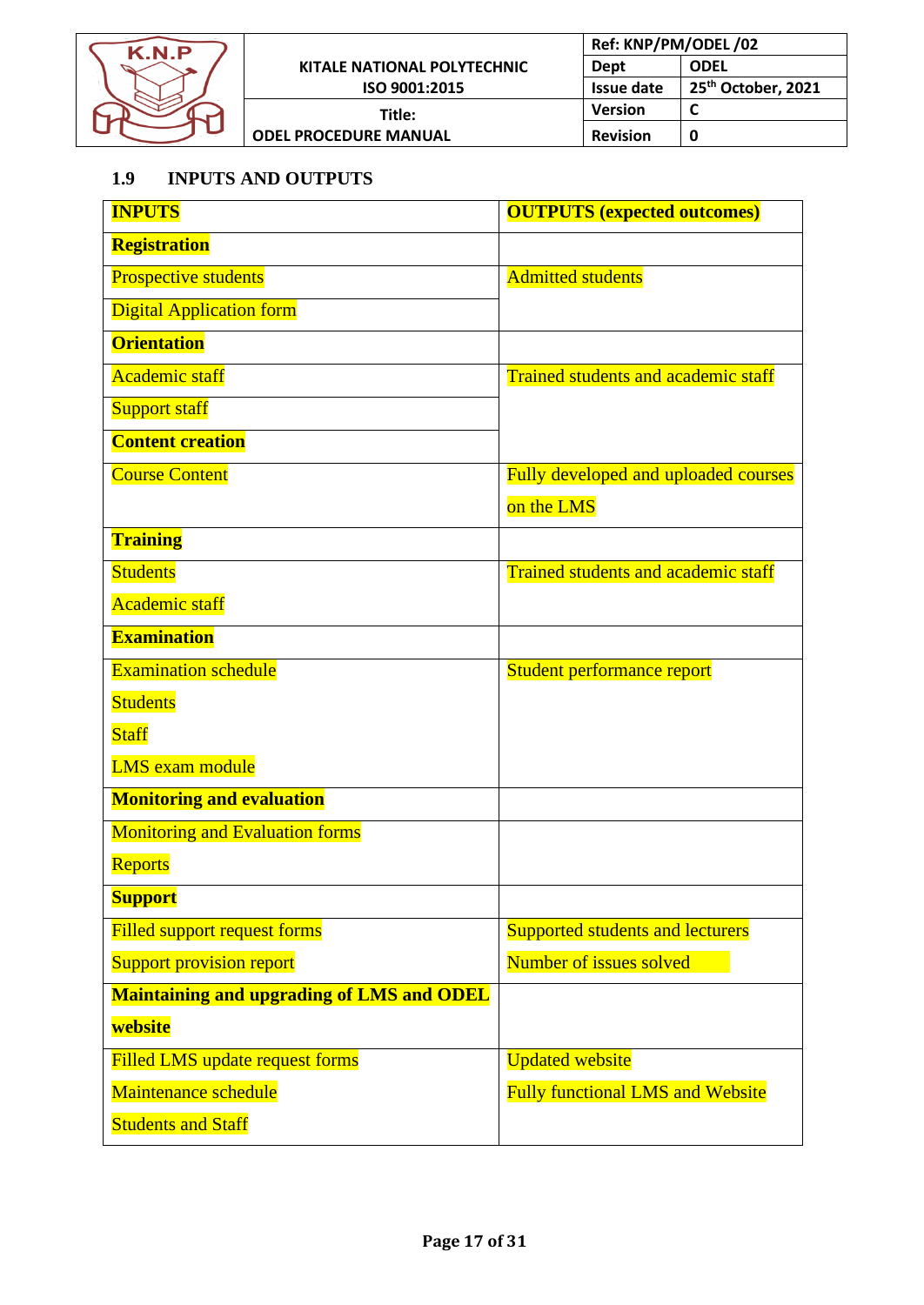

|                              |                 | Ref: KNP/PM/ODEL/02            |  |
|------------------------------|-----------------|--------------------------------|--|
| KITALE NATIONAL POLYTECHNIC  | Dept            | <b>ODEL</b>                    |  |
| ISO 9001:2015                | Issue date      | 25 <sup>th</sup> October, 2021 |  |
| Title:                       | <b>Version</b>  |                                |  |
| <b>ODEL PROCEDURE MANUAL</b> | <b>Revision</b> |                                |  |

## **2.0 METHOD**

………………………………………………………………………………………………… ………………………………………………………………………………………………… …………………………………………………………………………………………………

**As per examination procedure. Only departure is mode of administration, resource needed, and skills**

**Proposal for System generated exams**

# **3.0 LIST OF DOCUMENTED INFORMATION TO BE RETAINED AS EVIDENCE**

………………………………………………………………………………………… ………………………………………………………………………………………… …………………………………………………………………………………………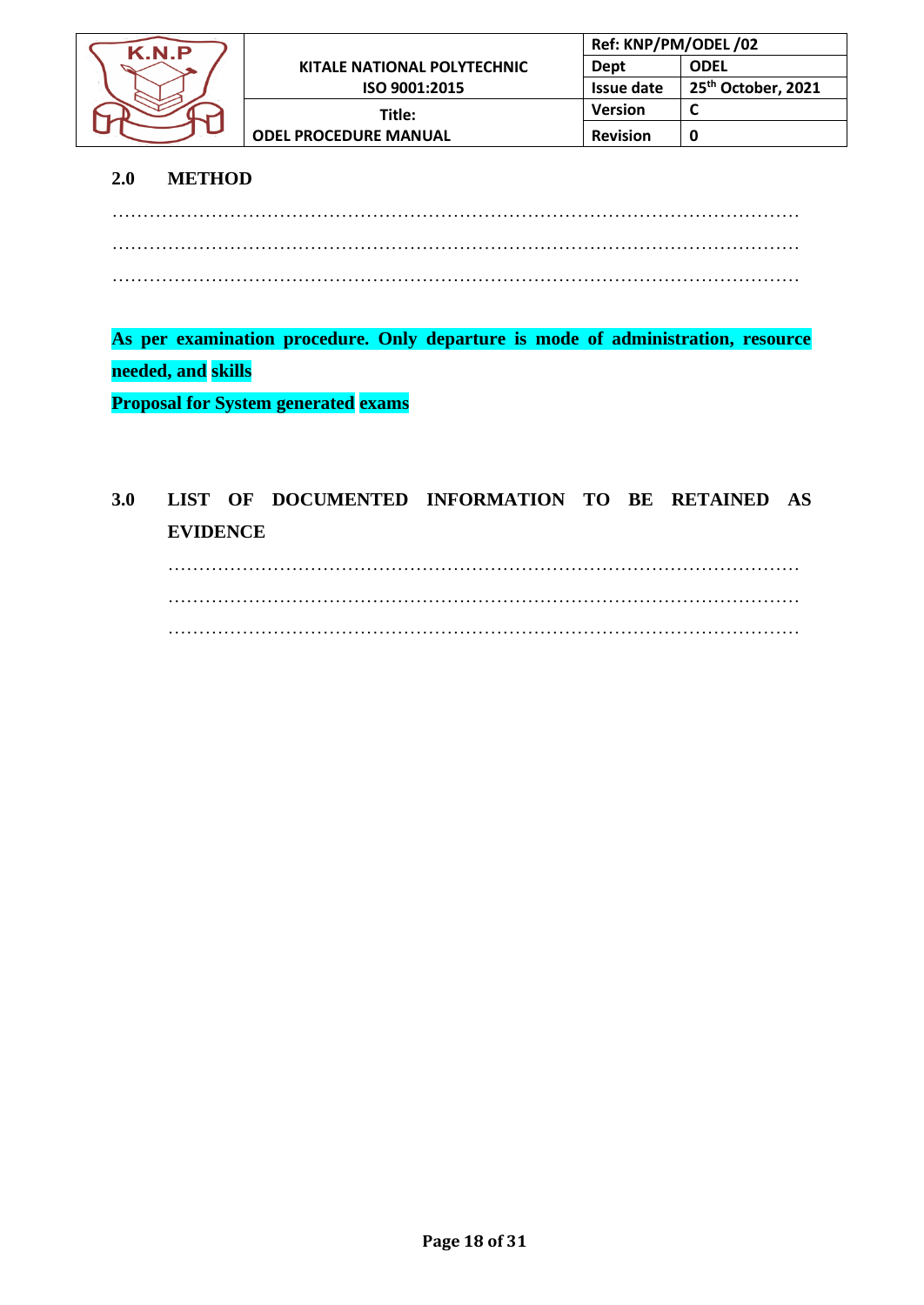

## <span id="page-18-0"></span>**PROCEDURE NUMBER 4: PROCEDURE FOR MONITORING AND EVALUATION OF CLASS ATTENDANCE FOR STUDENTS AND COURSE INSTRUCTORS**

………………………………………………………………………………………………….

- **1.0 GENERAL INFORMATION**
- **1.1 PURPOSE**

…………………………………………………………………………………………………

# **1.2 SCOPE**

………………………………………………………………………………………………… …………………………………………………………………………………………………

#### **1.3 REFERENCES**

- 1.3.1 Polytechnic order
- 1.3.2 Strategic plan
- 1.3.3 ODeL Policy
- 1.3.4 Other relevant Policies
- 1.3.5 KNP Admissions Policy

#### **1.4 TERMS AND DEFINITIONS**

- 1.4.1 LMS- Learning Management system
- 1.4.2 ODeL- Open Distance and eLearning
- 1.4.3 KNP Kitale National Polytechnic
- 1.4.4 MOODLE- Modular Object-Oriented Dynamic Learning Environment
- 1.4.5 HOD- Head of Department
- 1.4.6 TC Technical Committee

## **1.5 PRINCIPAL RESPONSIBILITY**

The Deputy Principal Academic shall ensure this procedure is adhered to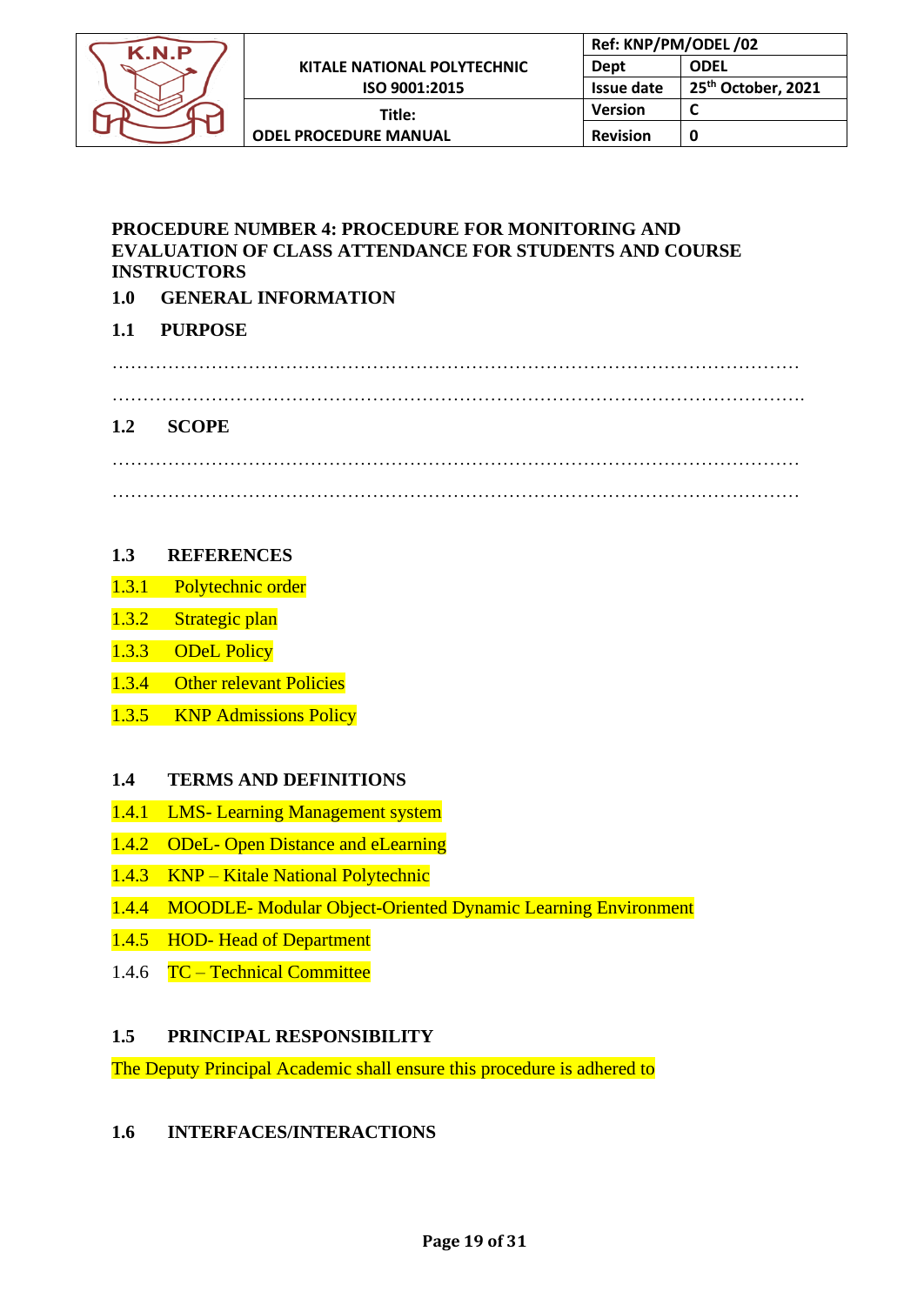

- 1.6.1 Registrar Admissions for intake advertisement, student admission, generation of student admission/ rejection letters.
- 1.6.2 All HODs, staff implementing the ODEL
- 1.6.3 Trainees using the ODEL as mode of training

## **1.7 PERFORMANCE TARGET and indicator**

The performance shall be measured through the overall performance of the Department basing on

| <b>PERFORMANCE</b>               | <b>Performance Indicator</b>    | <b>MONITORING</b><br><b>AND</b>       |
|----------------------------------|---------------------------------|---------------------------------------|
| <b>TARGET</b>                    |                                 | <b>MEASUREMENT</b>                    |
| An efficient student             | Number of students admitted     | <b>PC</b> goal for student enrollment |
| admission process                | successfully                    |                                       |
| <b>Timely loading of content</b> | Number of online content        |                                       |
| and frequent updating            | specified<br>uploaded<br>within |                                       |
|                                  | period                          |                                       |
| <b>Fully functional LMS and</b>  | Performance of LMS<br>and       | As per goal set                       |
| website                          | website                         |                                       |
| <b>Supported students and</b>    | Number of issues solved         | As per goal set                       |
| lecturers                        |                                 |                                       |
| <b>High class attendance</b>     | Percentage of student and       | As per goal set                       |
|                                  | instructor<br>class<br>course   |                                       |
|                                  | attendance                      |                                       |

## **1.8 RESOURCES**

- i) ODeL Admission System
- j) Personnel
- k) Equipment
- l) Stationery
- m) ODeL Training manual
- n) ODeL Student handbook
- o) ODeL staff manual
- p) ODeL staff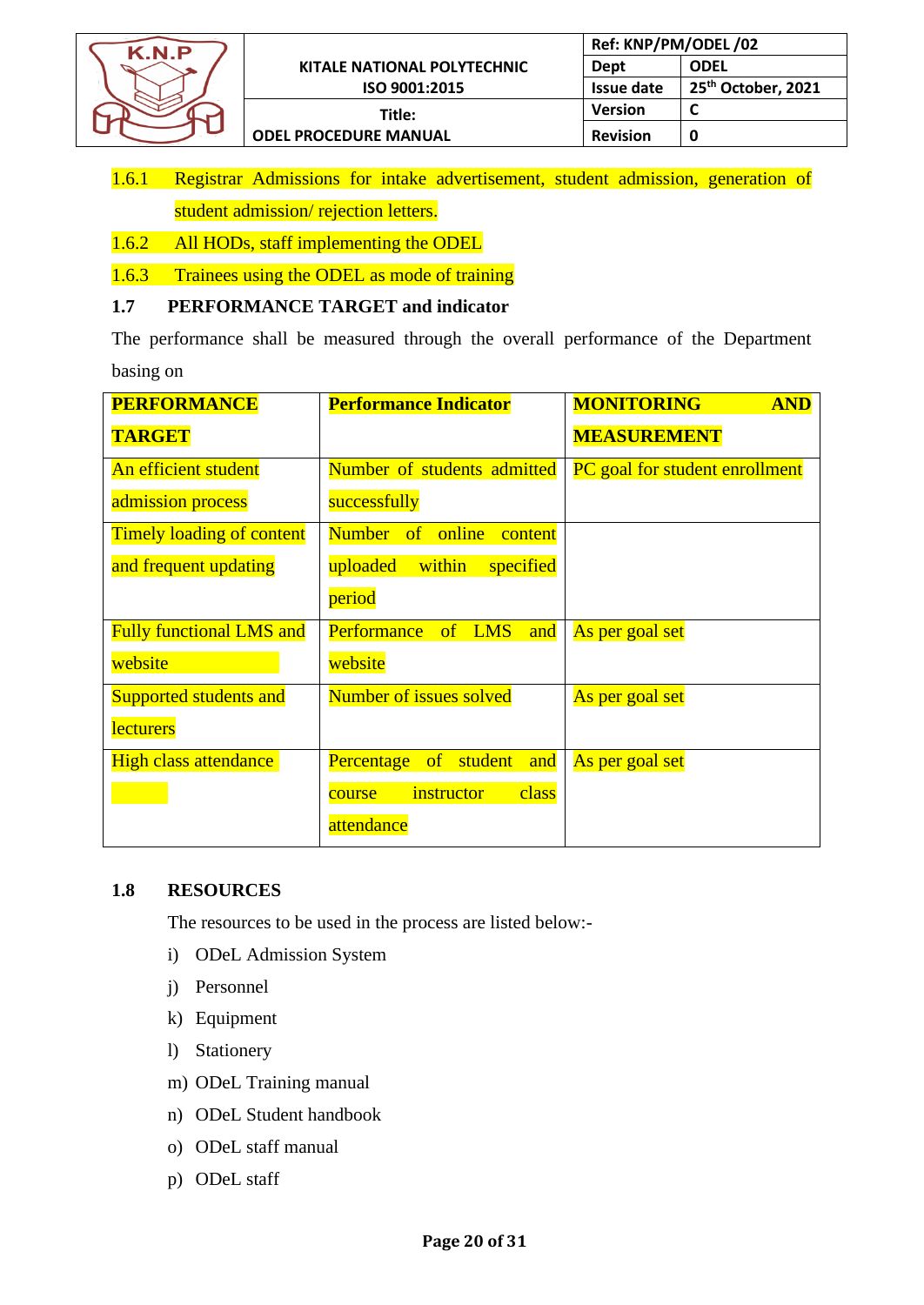| K.N.P |                                    | Ref: KNP/PM/ODEL/02 |                                |
|-------|------------------------------------|---------------------|--------------------------------|
|       | <b>KITALE NATIONAL POLYTECHNIC</b> | Dept                | <b>ODEL</b>                    |
|       | ISO 9001:2015                      | Issue date          | 25 <sup>th</sup> October, 2021 |
|       | Title:                             | <b>Version</b>      |                                |
|       | <b>ODEL PROCEDURE MANUAL</b>       | <b>Revision</b>     |                                |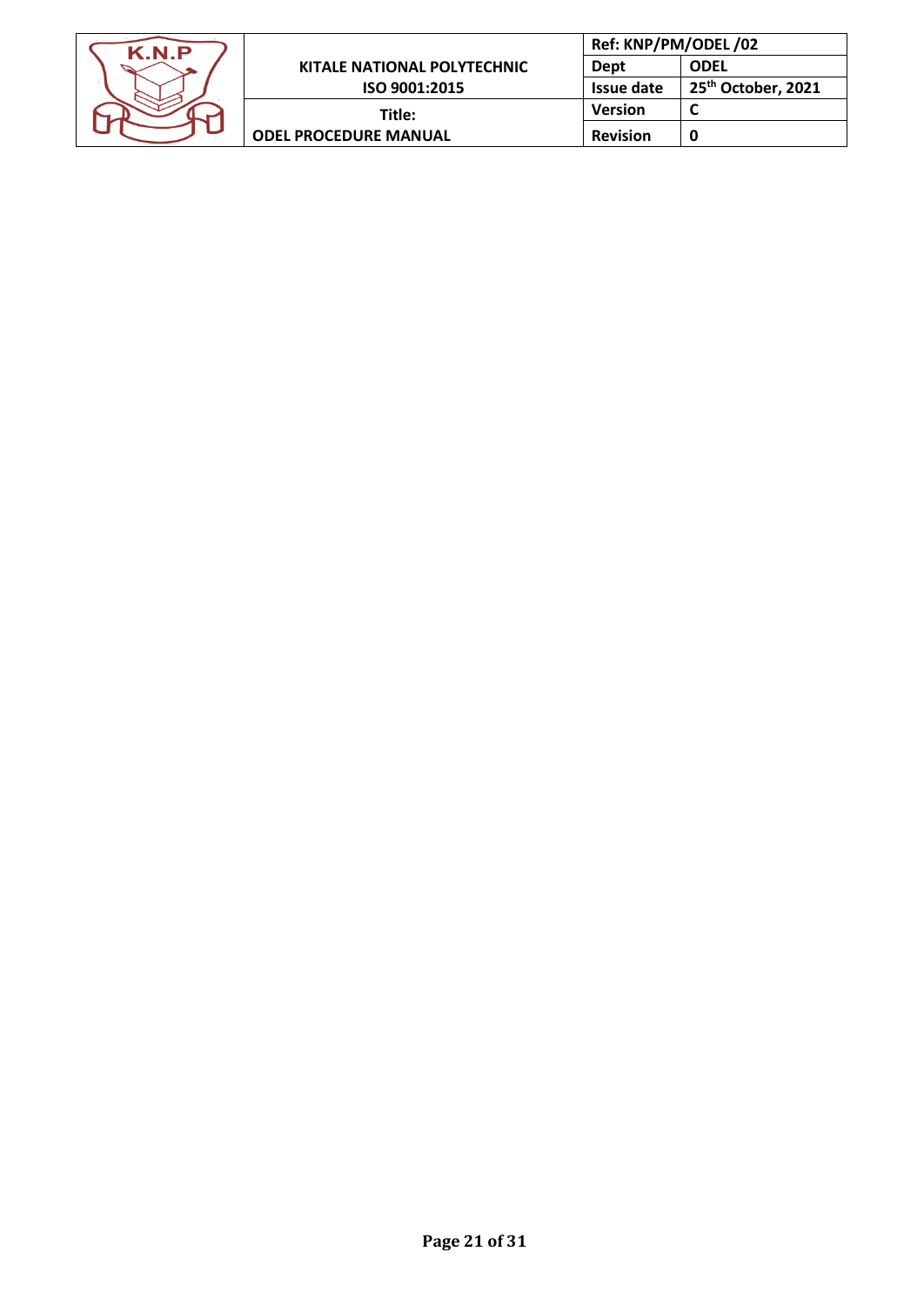

| .P |                              | Ref: KNP/PM/ODEL/02 |                                |
|----|------------------------------|---------------------|--------------------------------|
| ╰┚ | KITALE NATIONAL POLYTECHNIC  | Dept                | <b>ODEL</b>                    |
|    | ISO 9001:2015                | <b>Issue date</b>   | 25 <sup>th</sup> October, 2021 |
|    | Title:                       | <b>Version</b>      |                                |
|    | <b>ODEL PROCEDURE MANUAL</b> | <b>Revision</b>     |                                |

# **1.9 INPUTS AND OUTPUTS**

| <b>INPUTS</b>                                    | <b>OUTPUTS (expected outcomes)</b>         |
|--------------------------------------------------|--------------------------------------------|
| <b>Registration</b>                              |                                            |
| Prospective students                             | <b>Admitted students</b>                   |
| <b>Digital Application form</b>                  |                                            |
| <b>Orientation</b>                               |                                            |
| <b>Academic staff</b>                            | <b>Trained students and academic staff</b> |
| <b>Support staff</b>                             |                                            |
| <b>Content creation</b>                          |                                            |
| <b>Course Content</b>                            | Fully developed and uploaded courses       |
|                                                  | on the LMS                                 |
| <b>Training</b>                                  |                                            |
| <b>Students</b>                                  | Trained students and academic staff        |
| <b>Academic staff</b>                            |                                            |
| <b>Examination</b>                               |                                            |
| <b>Examination schedule</b>                      | Student performance report                 |
| <b>Students</b>                                  |                                            |
| <b>Staff</b>                                     |                                            |
| <b>LMS</b> exam module                           |                                            |
| <b>Monitoring and evaluation</b>                 |                                            |
| <b>Monitoring and Evaluation forms</b>           |                                            |
| Reports                                          |                                            |
| <b>Support</b>                                   |                                            |
| <b>Filled support request forms</b>              | <b>Supported students and lecturers</b>    |
| <b>Support provision report</b>                  | Number of issues solved                    |
| <b>Maintaining and upgrading of LMS and ODEL</b> |                                            |
| website                                          |                                            |
| <b>Filled LMS update request forms</b>           | <b>Updated website</b>                     |
| Maintenance schedule                             | <b>Fully functional LMS and Website</b>    |
| <b>Students and Staff</b>                        |                                            |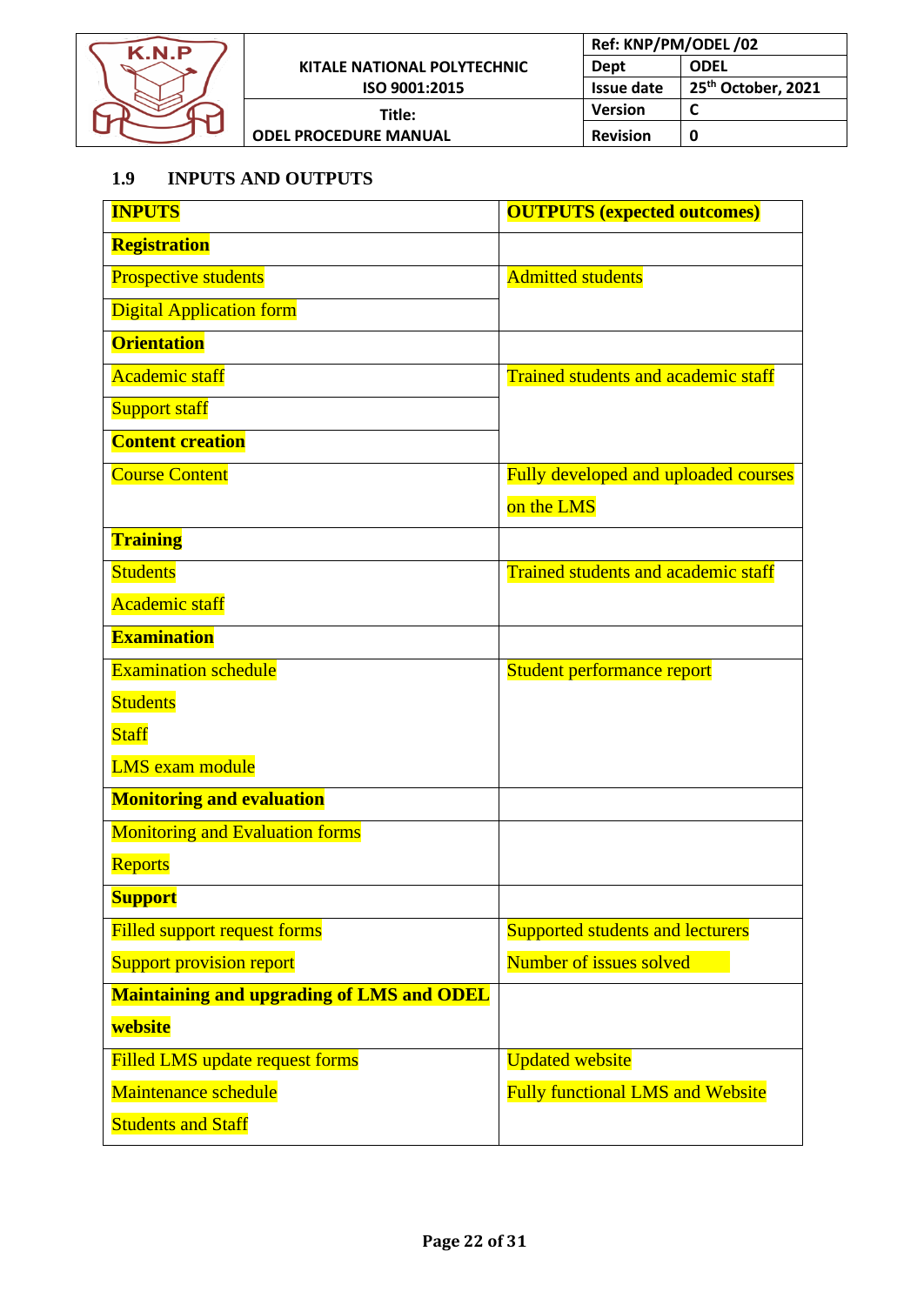| K.N.P |                              | Ref: KNP/PM/ODEL /02 |                                |
|-------|------------------------------|----------------------|--------------------------------|
|       | KITALE NATIONAL POLYTECHNIC  | Dept                 | <b>ODEL</b>                    |
|       | ISO 9001:2015                | Issue date           | 25 <sup>th</sup> October, 2021 |
|       | Title:                       | <b>Version</b>       |                                |
|       | <b>ODEL PROCEDURE MANUAL</b> | <b>Revision</b>      |                                |

# **2.0 METHOD** (Replicate method of procedure number 7 in the curriculum implementation procdures)

………………………………………………………………………………………………… ………………………………………………………………………………………………… …………………………………………………………………………………………………

# **3.0 LIST OF DOCUMENTED INFORMATION TO BE RETAINED AS EVIDENCE** …………………………………………………………………………………………

………………………………………………………………………………………… …………………………………………………………………………………………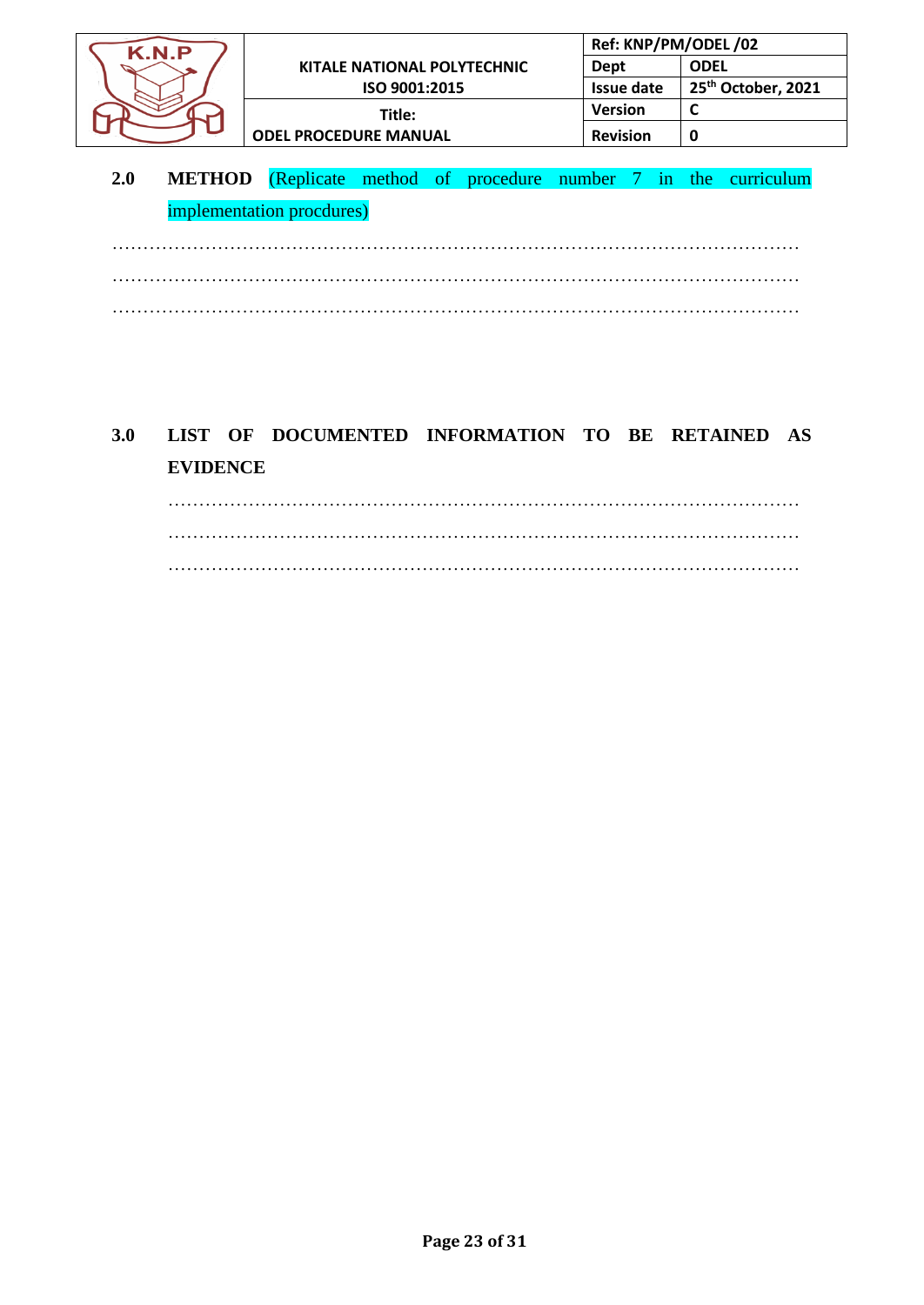

## <span id="page-23-0"></span>**PROCEDURE NUMBER 5: PROCEDURE FOR PROVIDING TEACHING AND LEARNING SUPPORT**

- **1.0 GENERAL INFORMATION**
- **1.1 PURPOSE**

…………………………………………………………………………………………………

………………………………………………………………………………………………….

# **1.2 SCOPE**

…………………………………………………………………………………………………

…………………………………………………………………………………………………

## **1.3 REFERENCES**

- 1.3.1 Polytechnic order
- 1.3.2 Strategic plan
- 1.3.3 ODeL Policy
- 1.3.4 Other relevant Policies
- 1.3.5 KNP Admissions Policy

## **1.4 TERMS AND DEFINITIONS**

- 1.4.1 LMS- Learning Management system
- 1.4.2 ODeL- Open Distance and eLearning
- 1.4.3 KNP Kitale National Polytechnic
- 1.4.4 MOODLE- Modular Object-Oriented Dynamic Learning Environment
- 1.4.5 HOD- Head of Department
- 1.4.6 TC Technical Committee

# **1.5 PRINCIPAL RESPONSIBILITY**

The Deputy Principal Academic shall ensure this procedure is adhered to

- 1.6.1 Registrar Admissions for intake advertisement, student admission, generation of student admission/ rejection letters.
- 1.6.2 All HODs, staff implementing the ODEL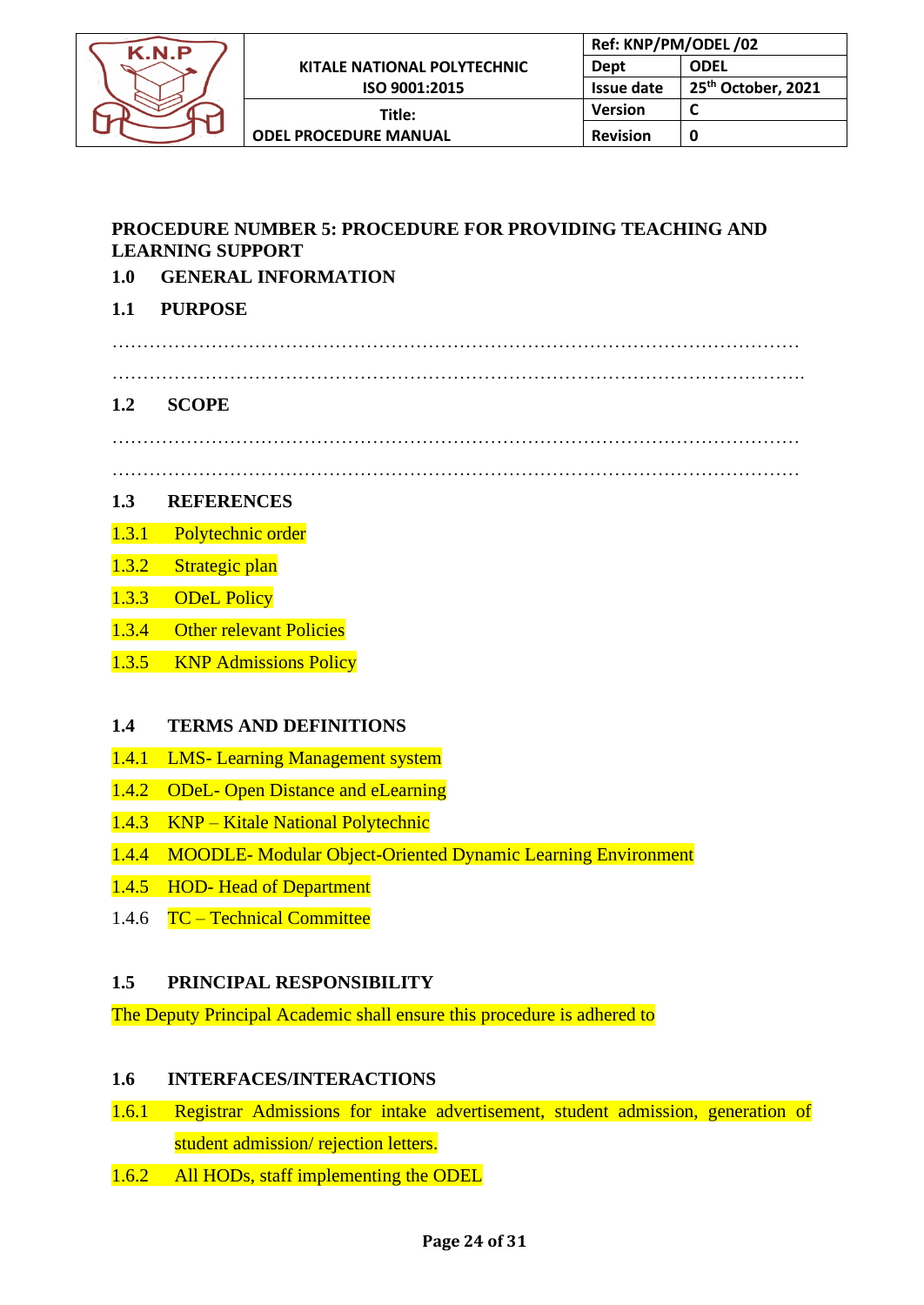

# 1.6.3 Trainees using the ODEL as mode of training

# **1.7 PERFORMANCE TARGET AND INDICATOR**

The performance shall be measured through the overall performance of the Department basing on

| <b>PERFORMANCE</b>               | <b>Performance Indicator</b>        | <b>MONITORING</b><br><b>AND</b> |
|----------------------------------|-------------------------------------|---------------------------------|
| <b>TARGET</b>                    |                                     | <b>MEASUREMENT</b>              |
| An efficient student             | Number of students admitted         | PC goal for student enrollment  |
| admission process                | successfully                        |                                 |
| <b>Timely loading of content</b> | Number of online<br>content         |                                 |
| and frequent updating            | within<br>uploaded<br>specified     |                                 |
|                                  | period                              |                                 |
| <b>Fully functional LMS and</b>  | <b>Performance</b><br>of LMS<br>and | As per goal set                 |
| website                          | website                             |                                 |
| <b>Supported students and</b>    | <b>Number of issues solved</b>      | As per goal set                 |
| <b>lecturers</b>                 |                                     |                                 |
| <b>High class attendance</b>     | Percentage of student<br>and        | As per goal set                 |
|                                  | instructor<br>class<br>course       |                                 |
|                                  | attendance                          |                                 |

## **1.8 RESOURCES**

- q) ODeL Admission System
- r) Personnel
- s) Equipment
- t) Stationery
- u) ODeL Training manual
- v) ODeL Student handbook
- w) ODeL staff manual
- x) ODeL staff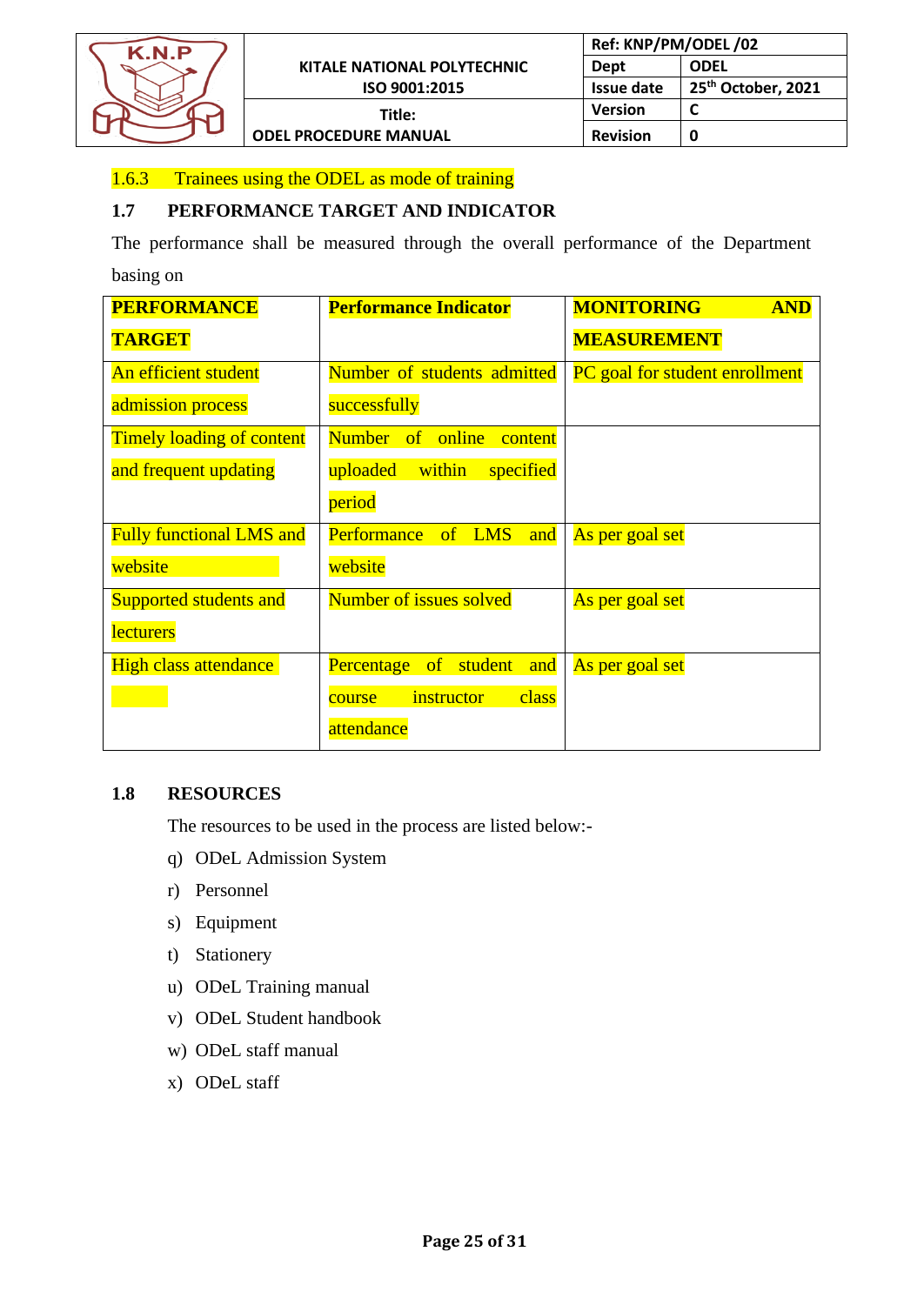

| .P |                              | Ref: KNP/PM/ODEL/02 |                                |
|----|------------------------------|---------------------|--------------------------------|
|    | KITALE NATIONAL POLYTECHNIC  | Dept                | <b>ODEL</b>                    |
|    | ISO 9001:2015                | Issue date          | 25 <sup>th</sup> October, 2021 |
|    | Title:                       | <b>Version</b>      |                                |
|    | <b>ODEL PROCEDURE MANUAL</b> | <b>Revision</b>     |                                |

# **1.9 INPUTS AND OUTPUTS**

| <b>INPUTS</b>                                    | <b>OUTPUTS (expected outcomes)</b>         |
|--------------------------------------------------|--------------------------------------------|
| <b>Registration</b>                              |                                            |
| Prospective students                             | <b>Admitted students</b>                   |
| <b>Digital Application form</b>                  |                                            |
| <b>Orientation</b>                               |                                            |
| <b>Academic staff</b>                            | <b>Trained students and academic staff</b> |
| <b>Support staff</b>                             |                                            |
| <b>Content creation</b>                          |                                            |
| <b>Course Content</b>                            | Fully developed and uploaded courses       |
|                                                  | on the LMS                                 |
| <b>Training</b>                                  |                                            |
| <b>Students</b>                                  | Trained students and academic staff        |
| <b>Academic staff</b>                            |                                            |
| <b>Examination</b>                               |                                            |
| <b>Examination schedule</b>                      | Student performance report                 |
| <b>Students</b>                                  |                                            |
| <b>Staff</b>                                     |                                            |
| <b>LMS</b> exam module                           |                                            |
| <b>Monitoring and evaluation</b>                 |                                            |
| <b>Monitoring and Evaluation forms</b>           |                                            |
| Reports                                          |                                            |
| <b>Support</b>                                   |                                            |
| <b>Filled support request forms</b>              | <b>Supported students and lecturers</b>    |
| <b>Support provision report</b>                  | Number of issues solved                    |
| <b>Maintaining and upgrading of LMS and ODEL</b> |                                            |
| website                                          |                                            |
| <b>Filled LMS update request forms</b>           | <b>Updated website</b>                     |
| Maintenance schedule                             | <b>Fully functional LMS and Website</b>    |
| <b>Students and Staff</b>                        |                                            |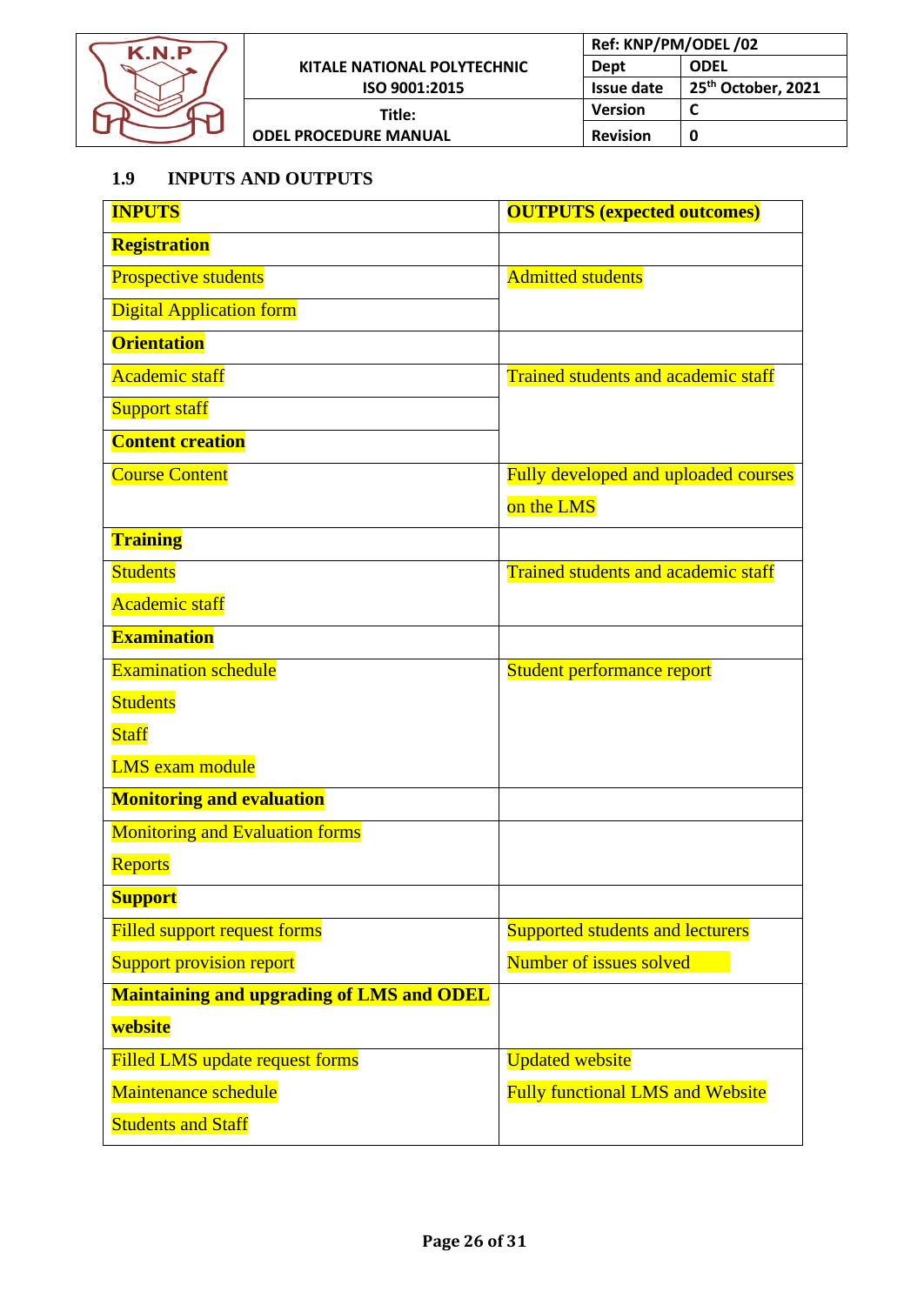

## **2.0 METHOD**

- 2.1 All requests for user support shall be received online through the online helpdesk systems on the ODeL website or via email. These requests shall be received by the ODeL Support Officer.
- 2.2 On receipt of the support request, the ODeL Support Officer will log the request in the support database and proceed with servicing the support request within 12 hours of receiving them. Support can be rendered either by:
	- a. Use of official email to contact the support requester
	- b. If support cannot be rendered using the above method, use of the official line to contact the support requester
- 2.3 If support is successfully rendered, the ODeL Support Officer shall update the support database with solutions applied to solve the issue and revert to the user via email of phone call.
- 2.4 In the event that the ODeL Support Officer is unable to service the request, the issue shall be escalated to the ICT for further support or reallocation to other staff members supporting various ODeL Functions as per ICT Procedure number.
- 2.5 On a quarterly basis the ODeL Support Officer shall prepare a user support report and submit it to the MIS.

# **3.0 LIST OF DOCUMENTED INFORMATION TO BE RETAINED AS EVIDENCE**

………………………………………………………………………………………… ………………………………………………………………………………………… …………………………………………………………………………………………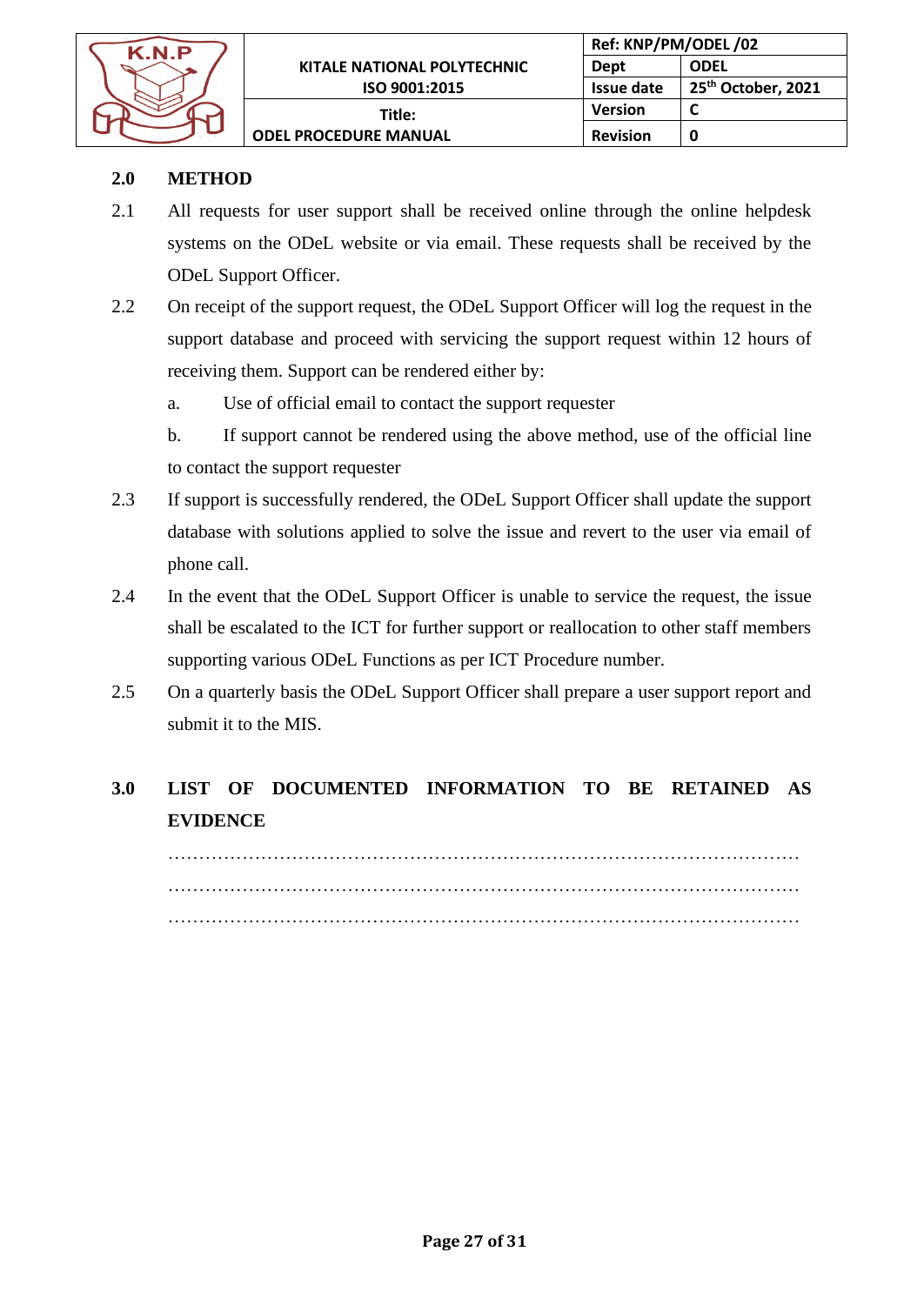

# <span id="page-27-0"></span>**PROCEDURE NUMBER 6: PROCEDURE FOR MAINTAINING AND UPGRADING**

# **OF LMS AND ODEL WEBSITE (Is this a function of Odel or ICT Support)**

# **1.0 GENERAL INFORMATION**

# **1.1 PURPOSE**

This process is intended to ensure efficiency, effectiveness, consistency and timeliness in the maintenance and upgrade of the ODeL learning management system

# **1.2 SCOPE**

…………………………………………………………………………………………………

…………………………………………………………………………………………………

## **1.3 REFERENCES**

- 1.3.1 Polytechnic order
- 1.3.2 Strategic plan
- 1.3.3 ODeL Policy
- 1.3.4 Other relevant Policies
- 1.3.5 KNP Admissions Policy

# **1.4 TERMS AND DEFINITIONS**

- 1.4.1 LMS- Learning Management system
- 1.4.2 ODeL- Open Distance and eLearning
- 1.4.3 KNP Kitale National Polytechnic
- 1.4.4 MOODLE- Modular Object-Oriented Dynamic Learning Environment
- 1.4.5 HOD- Head of Department
- 1.4.6 TC Technical Committee

# **1.5 PRINCIPAL RESPONSIBILITY**

The Deputy Principal Academic shall ensure this procedure is adhered to

- 1.6.1 Registrar Admissions for intake advertisement, student admission, generation of student admission/rejection letters.
- 1.6.2 All HODs, staff implementing the ODEL
- 1.6.3 Trainees using the ODEL as mode of training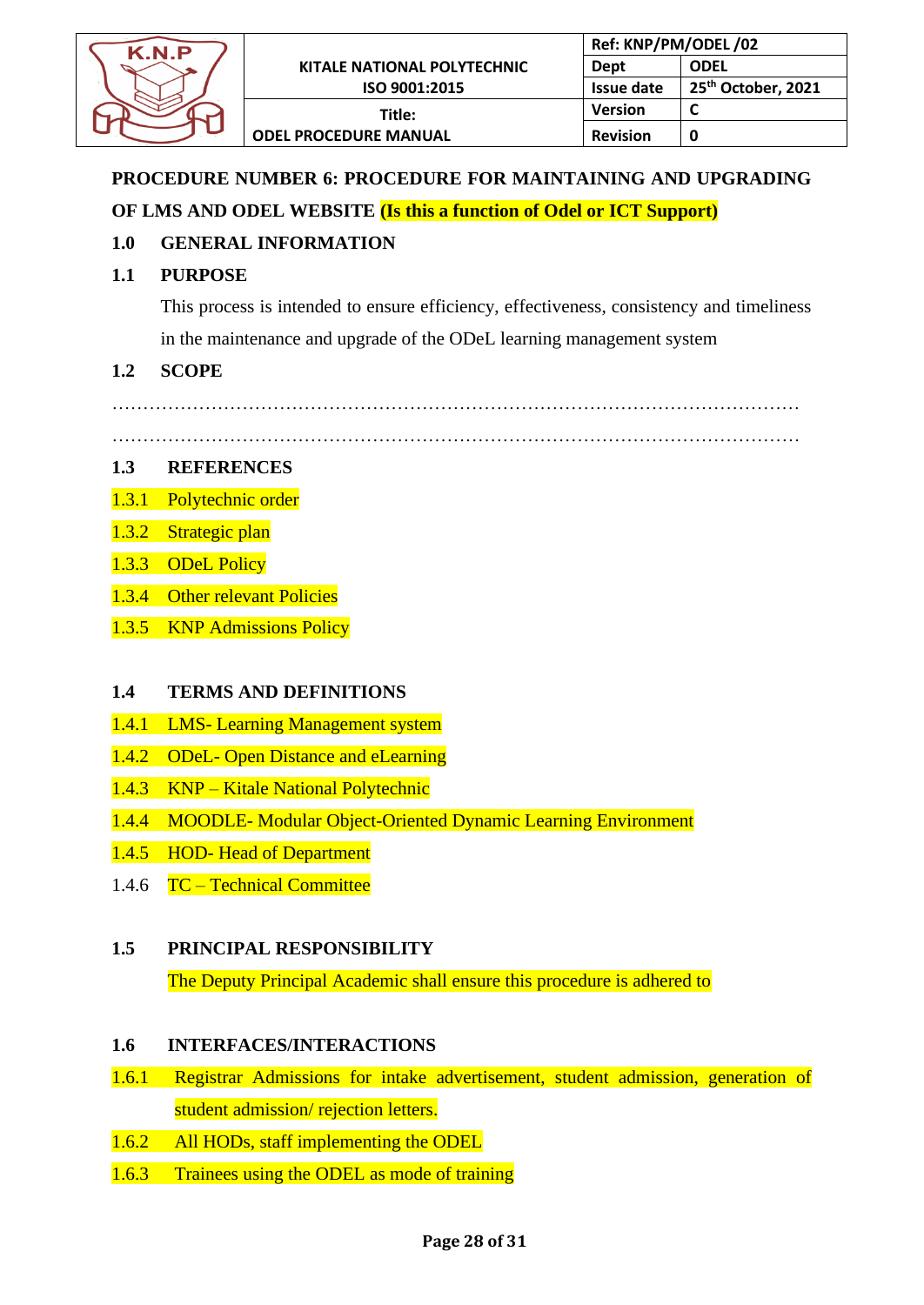

# **1.7 PERFORMANCE TARGET AND INDICATOR**

The performance shall be measured through the overall performance of the Department basing on

| <b>PERFORMANCE</b>               | <b>Performance Indicator</b>    | <b>MONITORING</b><br><b>AND</b>       |
|----------------------------------|---------------------------------|---------------------------------------|
| <b>TARGET</b>                    |                                 | <b>MEASUREMENT</b>                    |
| An efficient student             | Number of students admitted     | <b>PC</b> goal for student enrollment |
| admission process                | successfully                    |                                       |
| <b>Timely loading of content</b> | Number of online content        |                                       |
| and frequent updating            | within<br>specified<br>uploaded |                                       |
|                                  | period                          |                                       |
| <b>Fully functional LMS and</b>  | Performance of LMS<br>and       | As per goal set                       |
| website                          | website                         |                                       |
| <b>Supported students and</b>    | Number of issues solved         | As per goal set                       |
| lecturers                        |                                 |                                       |
| <b>High class attendance</b>     | Percentage of student<br>and    | As per goal set                       |
|                                  | class<br>instructor<br>course   |                                       |
|                                  | attendance                      |                                       |

# **1.8 RESOURCES**

- a) ODeL Admission System
- b) Personnel
- c) Equipment
- d) Stationery
- e) ODeL Training manual
- f) ODeL Student handbook
- g) ODeL staff manual
- h) ODeL staff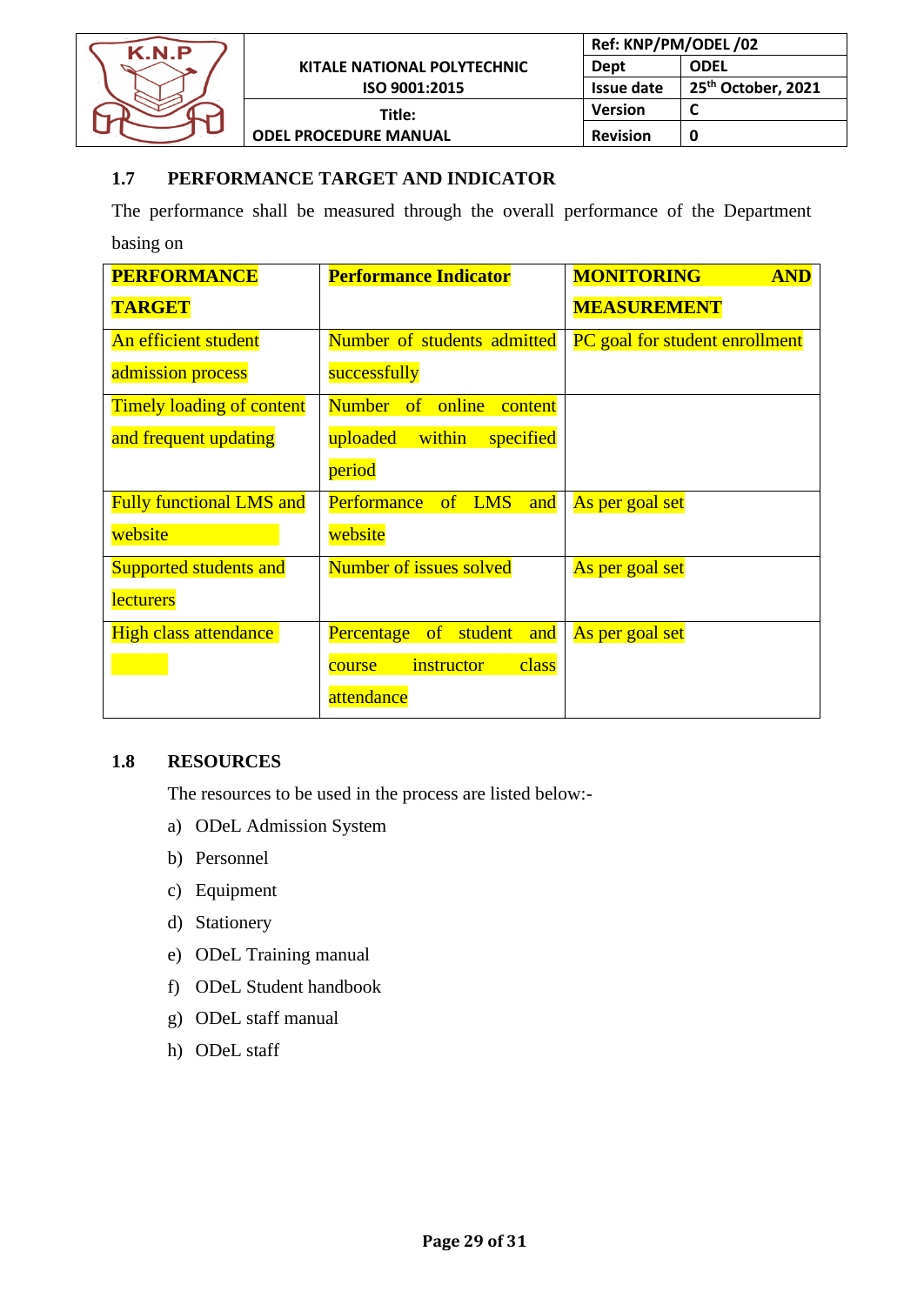

| .P |                                    | Ref: KNP/PM/ODEL /02 |                      |
|----|------------------------------------|----------------------|----------------------|
|    | <b>KITALE NATIONAL POLYTECHNIC</b> | Dept                 | <b>ODEL</b>          |
|    | ISO 9001:2015                      | Issue date           | $25th$ October, 2021 |
|    | Title:                             | <b>Version</b>       |                      |
|    | <b>ODEL PROCEDURE MANUAL</b>       | <b>Revision</b>      |                      |

# **1.9 INPUTS AND OUTPUTS**

| <b>INPUTS</b>                                    | <b>OUTPUTS (expected outcomes)</b>         |
|--------------------------------------------------|--------------------------------------------|
| <b>Registration</b>                              |                                            |
| <b>Prospective students</b>                      | <b>Admitted students</b>                   |
| <b>Digital Application form</b>                  |                                            |
| <b>Orientation</b>                               |                                            |
| <b>Academic staff</b>                            | <b>Trained students and academic staff</b> |
| <b>Support staff</b>                             |                                            |
| <b>Content creation</b>                          |                                            |
| <b>Course Content</b>                            | Fully developed and uploaded courses       |
|                                                  | on the LMS                                 |
| <b>Training</b>                                  |                                            |
| <b>Students</b>                                  | <b>Trained students and academic staff</b> |
| <b>Academic staff</b>                            |                                            |
| <b>Examination</b>                               |                                            |
| <b>Examination schedule</b>                      | Student performance report                 |
| <b>Students</b>                                  |                                            |
| <b>Staff</b>                                     |                                            |
| <b>LMS</b> exam module                           |                                            |
| <b>Monitoring and evaluation</b>                 |                                            |
| <b>Monitoring and Evaluation forms</b>           |                                            |
| <b>Reports</b>                                   |                                            |
| <b>Support</b>                                   |                                            |
| <b>Filled support request forms</b>              | <b>Supported students and lecturers</b>    |
| <b>Support provision report</b>                  | <b>Number of issues solved</b>             |
| <b>Maintaining and upgrading of LMS and ODEL</b> |                                            |
| website                                          |                                            |
| <b>Filled LMS update request forms</b>           | <b>Updated website</b>                     |
| Maintenance schedule                             | <b>Fully functional LMS and Website</b>    |
| <b>Students and Staff</b>                        |                                            |